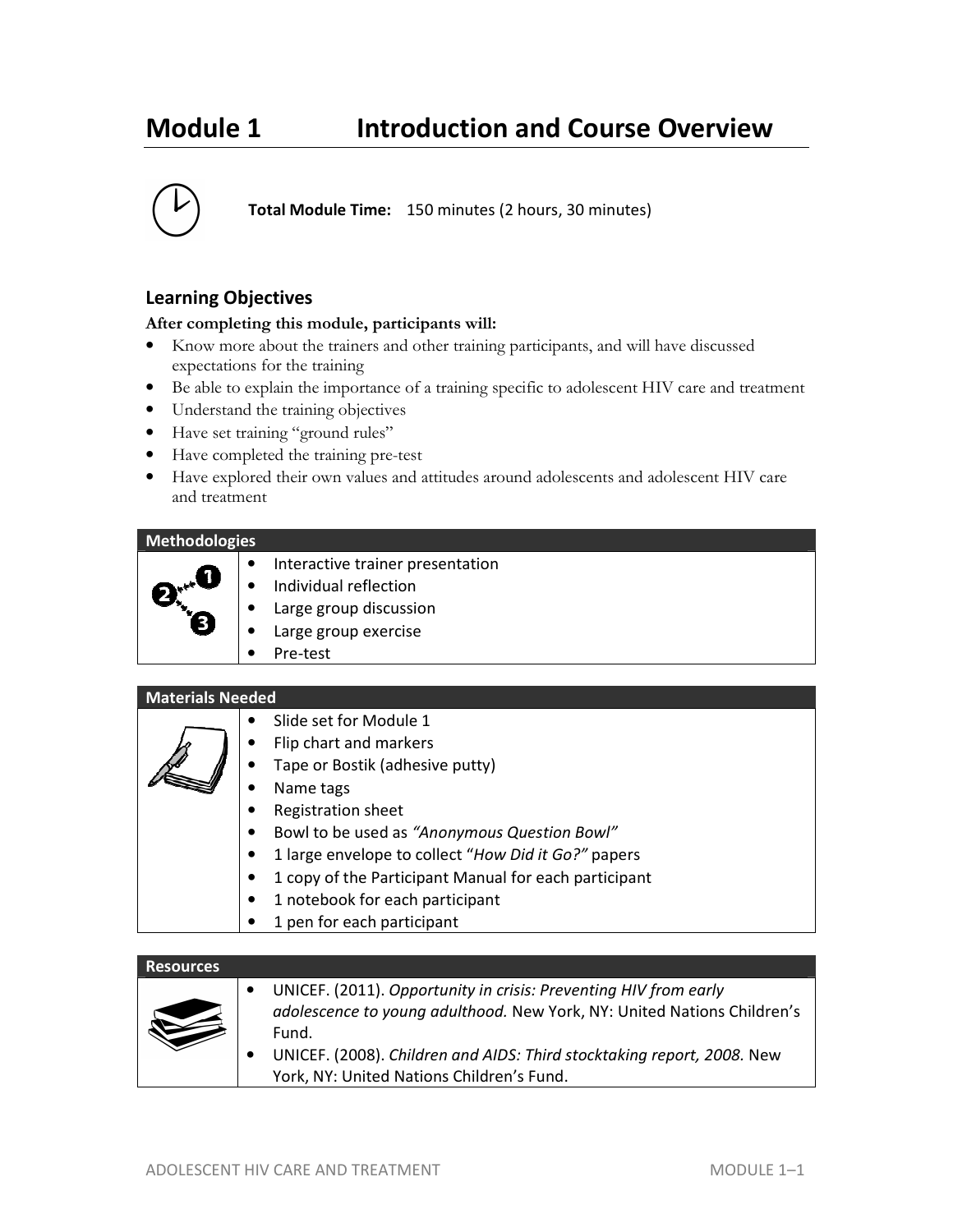| <b>Advance Preparation</b> |                                                                                                                                                                                                                                                                                                                                                                                                                                                                                                                                                                                                                                                                                                                                                                                                                                                                                                                                                                                                                                                                                                                                                                                                                                                                                             |
|----------------------------|---------------------------------------------------------------------------------------------------------------------------------------------------------------------------------------------------------------------------------------------------------------------------------------------------------------------------------------------------------------------------------------------------------------------------------------------------------------------------------------------------------------------------------------------------------------------------------------------------------------------------------------------------------------------------------------------------------------------------------------------------------------------------------------------------------------------------------------------------------------------------------------------------------------------------------------------------------------------------------------------------------------------------------------------------------------------------------------------------------------------------------------------------------------------------------------------------------------------------------------------------------------------------------------------|
|                            | Research local (if available) and national HIV-related epidemiological<br>statistics. Prepare a slide summarizing the national HIV context (slide 16 in<br>the Module 1 slide set was left blank for this purpose).<br>Prepare the training room in advance. To maximize interaction among<br>participants and trainers, participants should ideally sit in a semi-circle,<br>rather than in rows.<br>Make sure that you have all of the materials listed in the "Materials"<br>Needed" section on the previous page. In particular, make sure there are<br>enough copies of the Participant Manual so that each participant can have<br>his or her own. Participants should be able to take their Participant<br>Manuals home at the end of the training.<br>Finalize the training agenda, using Appendix 1A: Sample Training Agenda<br>as a guide. Make enough copies so that each participant can have 1.<br>Prepare a registration sheet in advance and ask participants to sign in as<br>they arrive on the first day of the training (see "Trainer Manual<br>Introduction Section 3: Tips on Training Methods").<br>Invite a guest speaker to open the training (optional).<br>Exercises 2 and 3 require advance preparation by the trainer. Review<br>these exercises ahead of time. |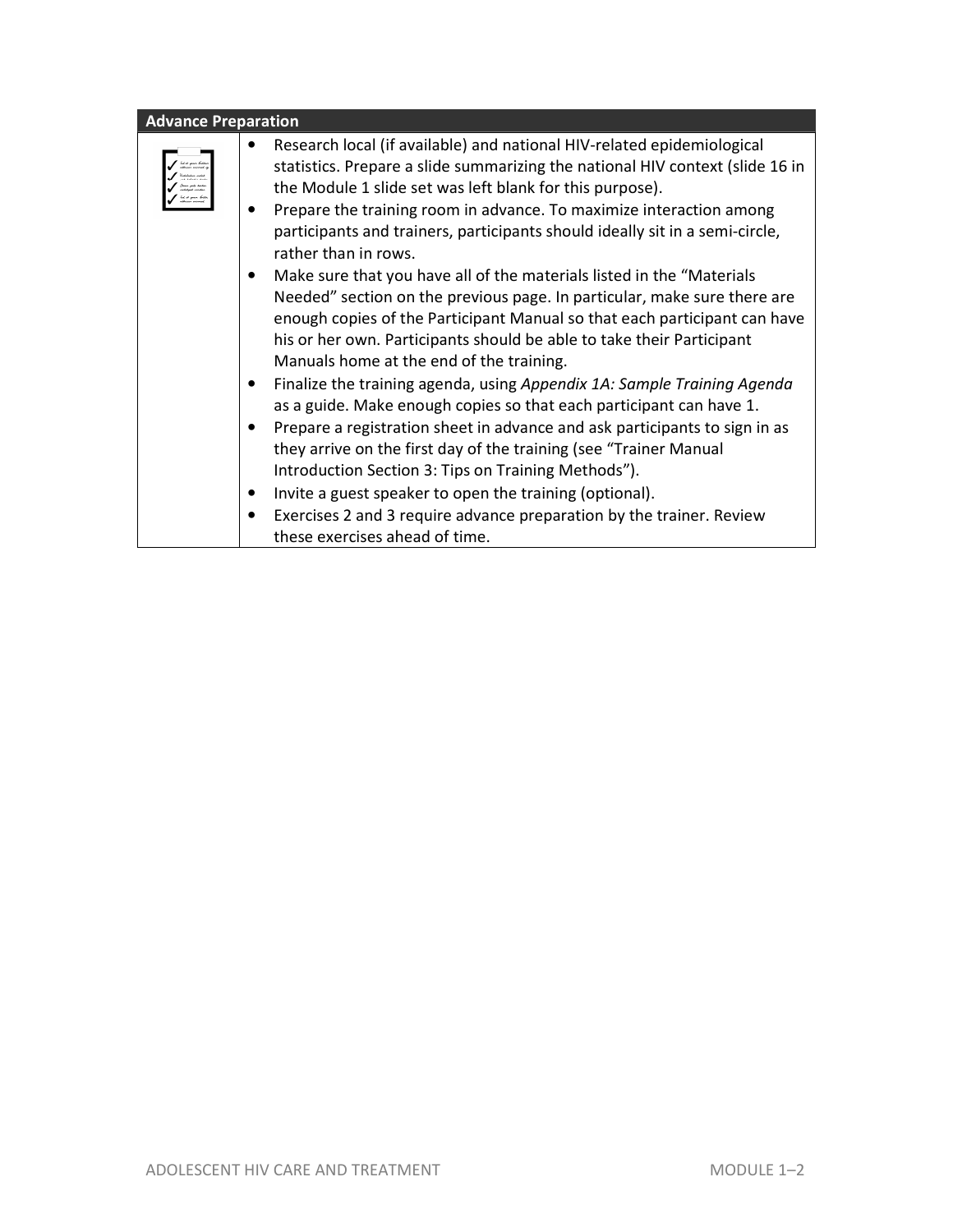### **Session 1.1: Welcome and Introductory Activity**

| <b>Activity/Method</b>                                                                      | <b>Time</b> |
|---------------------------------------------------------------------------------------------|-------------|
| Welcome and registration                                                                    | 5 minutes   |
| Exercise 1: Getting to Know Each Other: Large group discussion and<br>individual reflection | 45 minutes  |
| Questions and answers                                                                       | 5 minutes   |
| <b>Total Session Time</b>                                                                   | 55 minutes  |

### **Session 1.2: Training Objectives and Ground Rules**

| <b>Activity/Method</b>                                                    | <b>Time</b> |
|---------------------------------------------------------------------------|-------------|
| Interactive trainer presentation and large group discussion<br>10 minutes |             |
| Exercise 2: Setting Ground Rules and Introducing Daily Activities:        | 25 minutes  |
| Large group discussion                                                    |             |
| Questions and answers                                                     | 5 minutes   |
| <b>Total Session Time</b>                                                 | 40 minutes  |

#### **Session 1.3: Training Pre-Test**

| Activity/Method       | Time       |
|-----------------------|------------|
| Pre-test              | 20 minutes |
| Questions and answers | 5 minutes  |
| l Total Session Time  | 25 minutes |

#### **Session 1.4: Values Clarification**

| Activity/Method                                        | <b>Time</b> |
|--------------------------------------------------------|-------------|
| Exercise 3: Values Clarification: Large group exercise | 25 minutes  |
| <b>Questions and answers</b>                           | 5 minutes   |
| <b>Total Session Time</b>                              | 30 minutes  |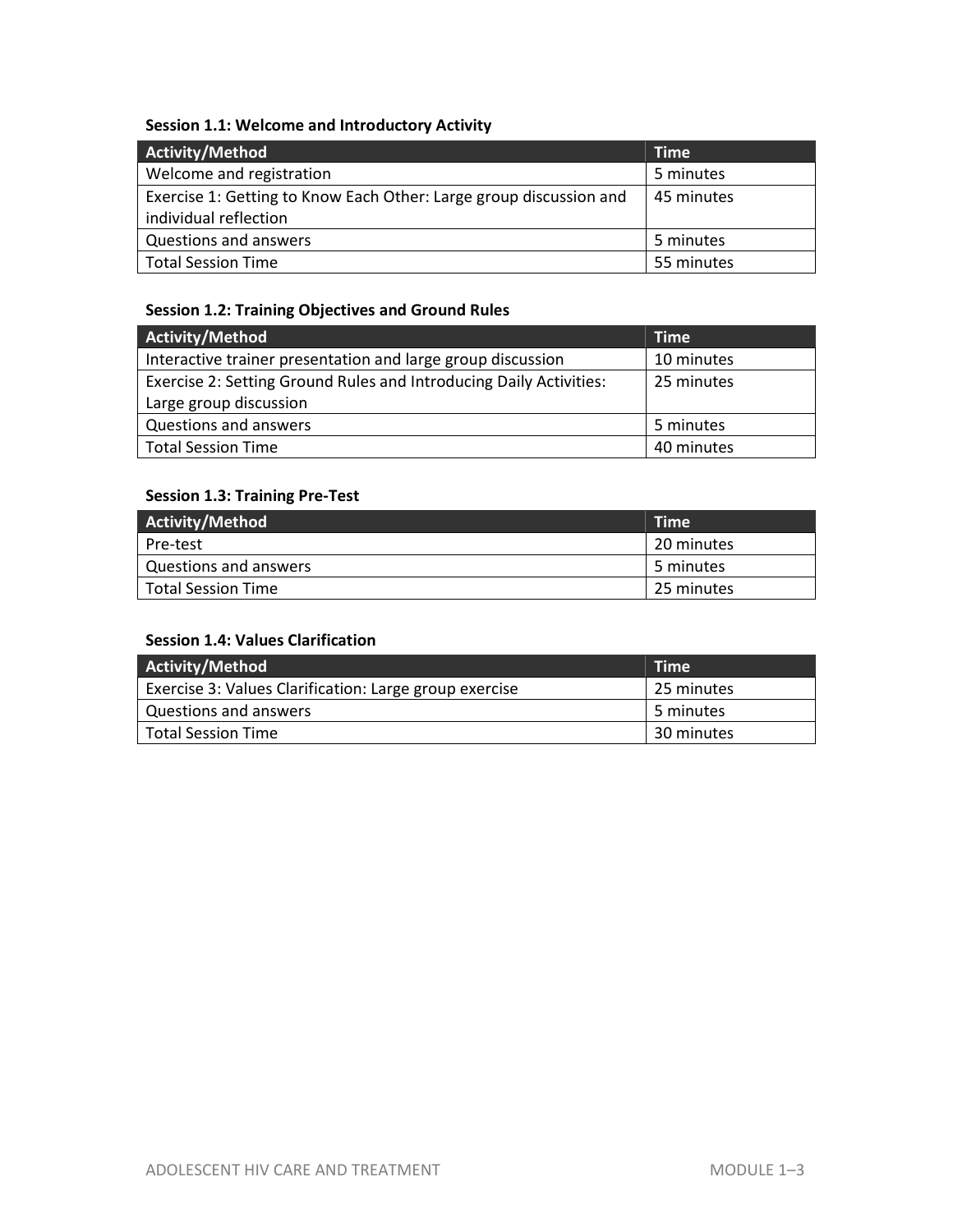# **Session 1.1 Welcome and Introductory Activity**



**Total Session Time:** 55 minutes

|                                                                                                                                                                                                                                                                                                                                | <b>Trainer Instructions</b><br>Slides 1-5                                                                                                                                                                                                                                                                                                                                                                                                                                                                                                                                                                                                                             |
|--------------------------------------------------------------------------------------------------------------------------------------------------------------------------------------------------------------------------------------------------------------------------------------------------------------------------------|-----------------------------------------------------------------------------------------------------------------------------------------------------------------------------------------------------------------------------------------------------------------------------------------------------------------------------------------------------------------------------------------------------------------------------------------------------------------------------------------------------------------------------------------------------------------------------------------------------------------------------------------------------------------------|
| Step 1:                                                                                                                                                                                                                                                                                                                        | Introduce yourself and the other trainers and welcome participants to the<br>training. Officially open the training workshop (or ask an invited guest to do<br>so). If a guest speaker is invited, meet with this person before the training to<br>brief him or her about the workshop, including the goals, objectives, and<br>participant expectations.                                                                                                                                                                                                                                                                                                             |
| Step 2:                                                                                                                                                                                                                                                                                                                        | Circulate a registration sheet and ask participants who have not already<br>signed in to do so. Encourage both participants and trainers to wear their<br>name tags throughout the training (see "Trainer Manual Introduction Section<br>3: Tips on Training Methods"). If you haven't done so already, ensure that<br>each participant has a notebook, a pen, and a copy of the Participant Manual.<br>Distribute the training agenda and review it with participants. A sample<br>training agenda is included in Appendix 1A: Sample Training Agenda, but<br>make sure that it has been adapted based on the training schedule,<br>participant learning needs, etc. |
|                                                                                                                                                                                                                                                                                                                                | Explain that the Participant Manual includes all of the key information that<br>will be discussed during the training, as well as guidance on the training<br>exercises. Participants will be expected to follow along in their manuals and to<br>take notes during the training. Also encourage participants to use their<br>manuals as a reference material once the training has ended.                                                                                                                                                                                                                                                                            |
| Step 3:                                                                                                                                                                                                                                                                                                                        | Review the Module 1 learning objectives (note that the first module objective<br>is the same as this session's objective).                                                                                                                                                                                                                                                                                                                                                                                                                                                                                                                                            |
|                                                                                                                                                                                                                                                                                                                                | <b>Make These Points</b>                                                                                                                                                                                                                                                                                                                                                                                                                                                                                                                                                                                                                                              |
| As we will be together for the duration of the training, it is a good idea to start the<br>training with an exercise that gives participants an opportunity to get to know each<br>other better. The more comfortable participants feel with each other and with the<br>trainers, the more they will get out of this training. |                                                                                                                                                                                                                                                                                                                                                                                                                                                                                                                                                                                                                                                                       |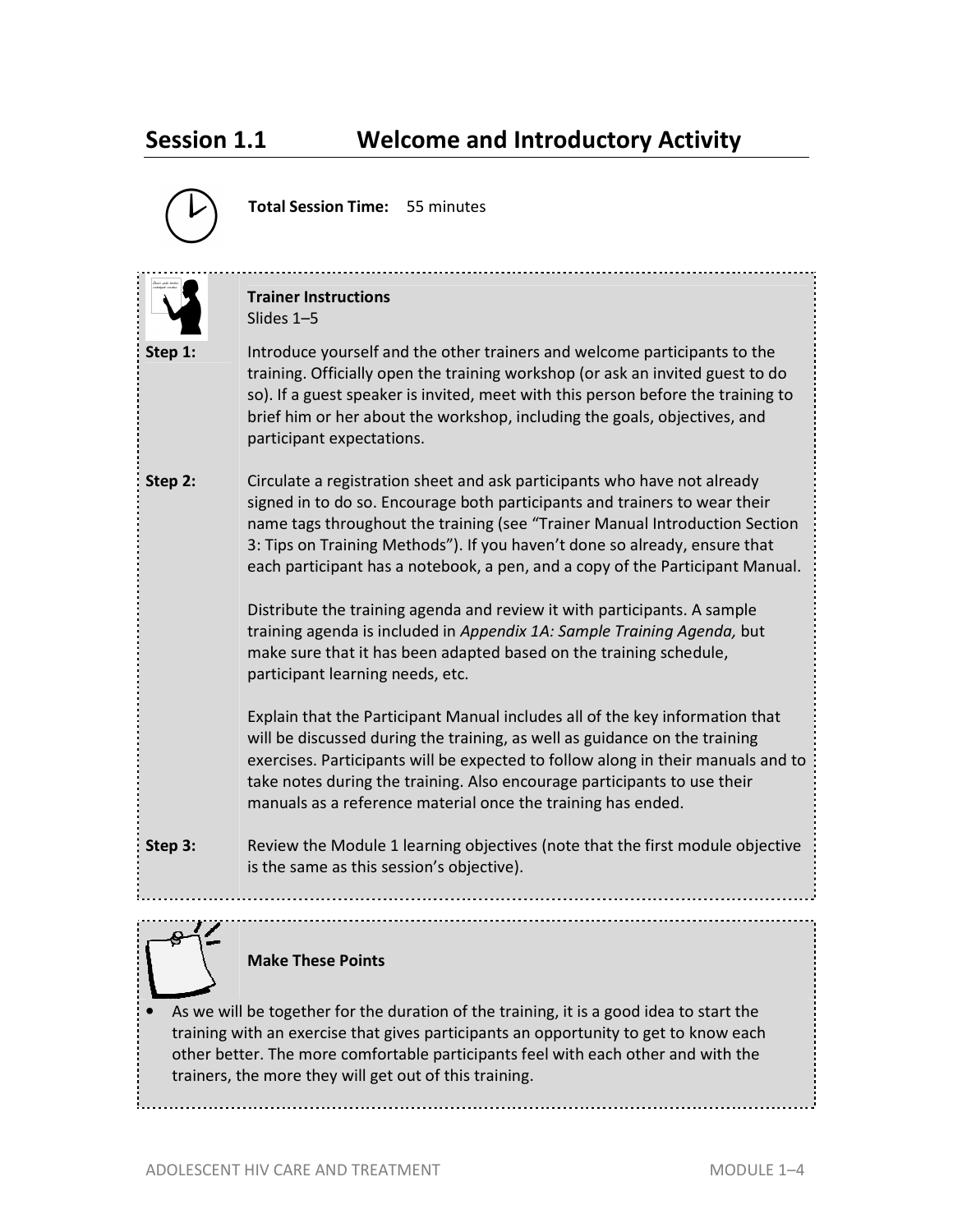#### **Session Objective**

#### **After completing this session, participants will:**

• Know more about the trainers and other training participants, and will have discussed expectations for the training



**Trainer Instructions**  Slides 6–9

**Step 4:** Facilitate Exercise 1 to start the process of creating an open, comfortable atmosphere and to help participants get to know one another better.

|                               | Exercise 1: Getting to Know Each Other: Large group discussion and individual reflection                                                                                                                                                                                                                                                                                                                                                                                                                                                                                                                                                                           |
|-------------------------------|--------------------------------------------------------------------------------------------------------------------------------------------------------------------------------------------------------------------------------------------------------------------------------------------------------------------------------------------------------------------------------------------------------------------------------------------------------------------------------------------------------------------------------------------------------------------------------------------------------------------------------------------------------------------|
| <b>Purpose</b>                | To provide an opportunity to get to know one another a bit better<br>$\bullet$<br>To create a comfortable learning environment                                                                                                                                                                                                                                                                                                                                                                                                                                                                                                                                     |
|                               | To introduce and understand the role of the adolescent co-trainer/co-<br>trainers (optional)<br>To discuss participants' personal and professional strengths, their<br>$\bullet$<br>concerns about adolescent HIV care and treatment, and their<br>expectations for the training                                                                                                                                                                                                                                                                                                                                                                                   |
| <b>Duration</b>               | 45 minutes                                                                                                                                                                                                                                                                                                                                                                                                                                                                                                                                                                                                                                                         |
| <b>Advance</b><br>Preparation | None                                                                                                                                                                                                                                                                                                                                                                                                                                                                                                                                                                                                                                                               |
| <b>Introduction</b>           | This is an activity that will help us get to know each another better. It will<br>also give us a chance to talk about our strengths, our concerns, and our<br>expectations for the training.                                                                                                                                                                                                                                                                                                                                                                                                                                                                       |
| <b>Activities</b>             | <b>Introductions</b><br>1. Ask participants to take 1 minute to state their name and position, and<br>to share 1 memorable experience from their own adolescence (good or<br>bad).<br>(optional) Introduce the adolescent co-trainer(s) who will be joining the<br>2.<br>group throughout the training (see page 6 of the introduction to the<br>Trainer Manual). Explain that the adolescent co-trainer(s) brings his or<br>her own expertise as an adolescent client who is living with HIV and who<br>is also enrolled in care and treatment. Participants should consider the<br>adolescent co-trainer(s) as an important resource throughout the<br>training. |
|                               | <b>Individual Reflection</b><br>3. Next, distribute a sheet of paper to each participant. Explain that this<br>paper is for recording personal reflections and will not be collected.<br>4. Ask participants to think about the following questions and to write their<br>responses down on the paper.<br><b>Strengths:</b> What is 1 personal strength that helps you $-$ or will help<br>you - work effectively with adolescent clients?                                                                                                                                                                                                                         |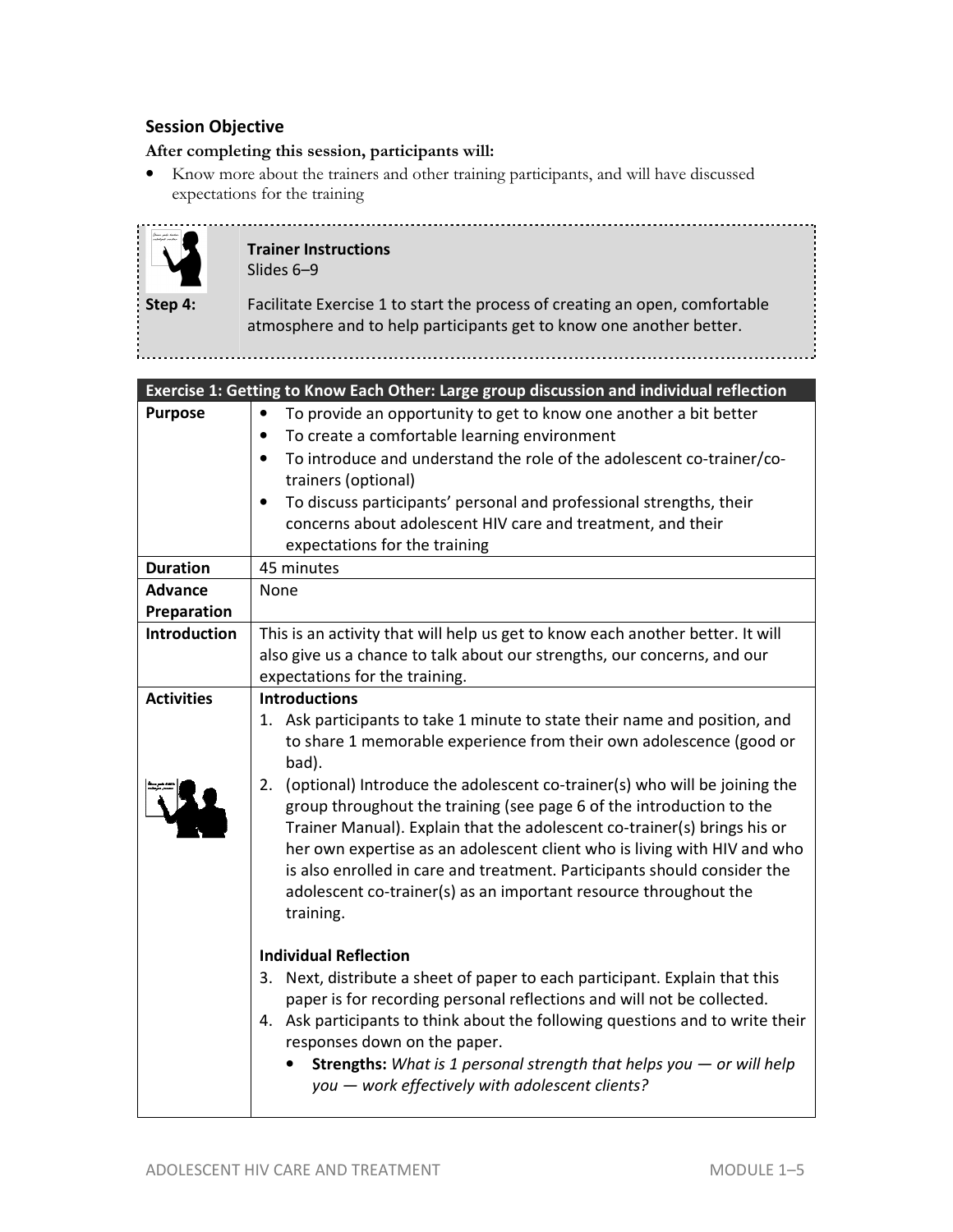| • Concerns: What concerns or worries do you have about providing                         |
|------------------------------------------------------------------------------------------|
| care to adolescents living with HIV?                                                     |
| <b>Expectations:</b> What do you hope to learn during this training course?              |
| 5. While participants complete their answers, write each of the words,                   |
| "CONCERNS," "EXPECTATIONS," and "STRENGTHS" on separate pieces                           |
| of flip chart and tape them to the wall where everyone can see them.                     |
|                                                                                          |
| <b>Large Group Discussion</b>                                                            |
| 6. Start the discussion by asking the group what strengths they each bring               |
| to their work with adolescents. Give examples such as "experience" or                    |
| "sense of humor" to get the discussion started. Discuss participants'                    |
| strengths and the role they play in the care they provide to adolescents.                |
| Encourage them to value these strengths. Stress that, although health                    |
|                                                                                          |
| workers often do not get enough recognition, the work they do is<br>extremely important. |
|                                                                                          |
| 7. Then ask participants what concerns (or worries or fears) they have                   |
| about providing care to ALHIV. Note that you are not referring to general                |
| concerns they may have about ALHIV, but rather concerns that they                        |
| have specifically about providing care and treatment to ALHIV. If it helps,              |
| give an example of a concern that you have had - "When I first started                   |
| working with adolescents, I was worried that it would be hard to talk                    |
| with them about sexual health." Allow for some discussion while writing                  |
| down each of the concerns mentioned by participants.                                     |
| 8. Ask participants what they hope to learn from the training - their                    |
| expectations. Explain that, although the training has many objectives, it                |
| is important that the facilitators find out what particular issues                       |
| participants want to learn more about. Write these on the flip chart. Tell               |
| the group that you will keep their expectations visible throughout the                   |
| entire training and try to make sure they are met (if possible).                         |
| Leave the completed strengths, concerns, and expectations flip chart<br>9.               |
| sheets posted on the wall. The lists will be discussed again on the last                 |
| day of the training and trainers should feel free to refer to them as                    |
| various expectations are met, as different strengths come up in                          |
| discussion, etc.                                                                         |
| 10. Ask participants to save their strengths, concerns, and expectations                 |
| papers because they will need to refer to them during Module 16.                         |
| Suggest that they put them in-between the pages of their Participant                     |
| Manuals, somewhere in Module 16.                                                         |
|                                                                                          |
|                                                                                          |



#### **Trainer Instructions**  Slide 10

**Step 5:** Allow 5 minutes for questions and answers on this session.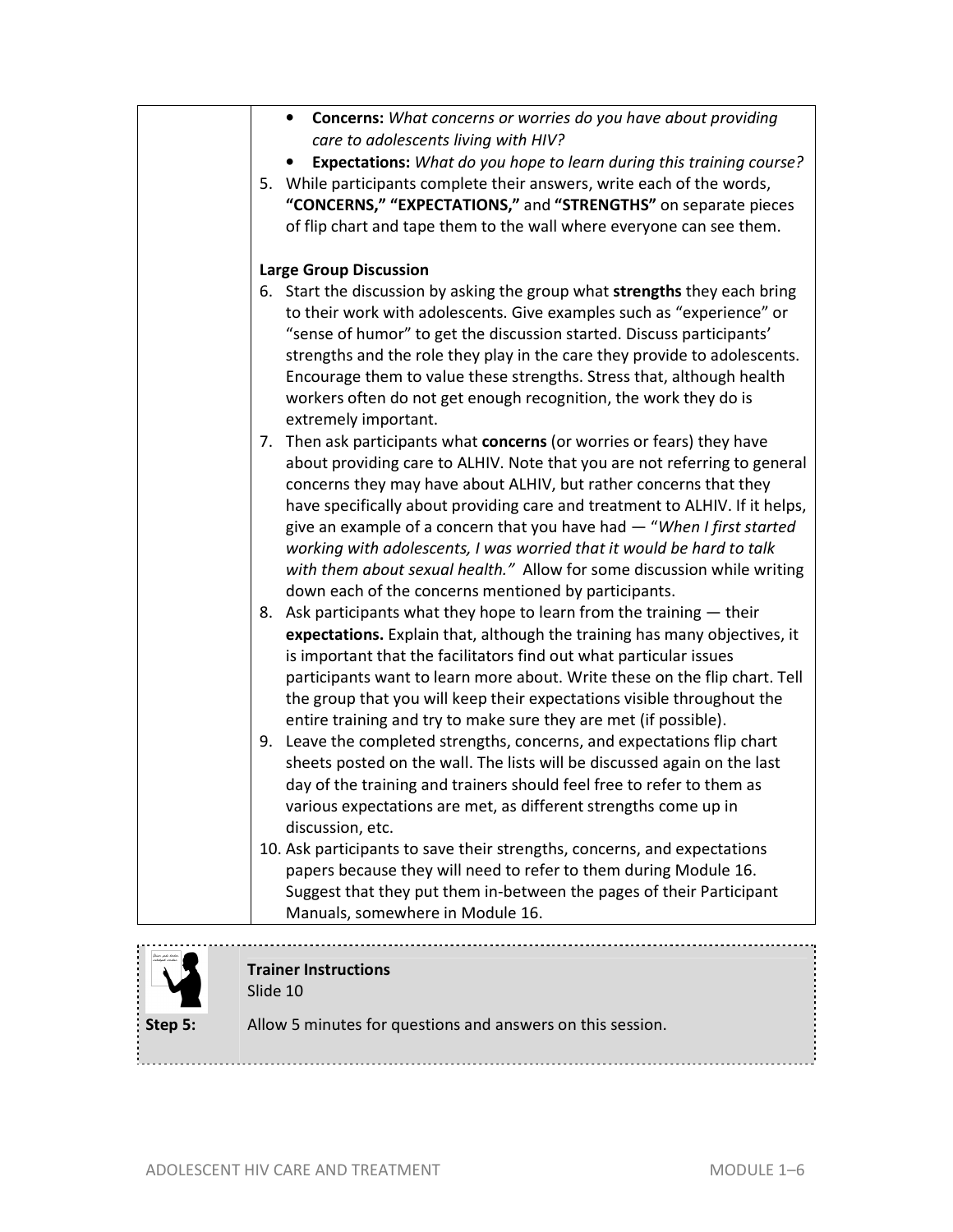# **Session 1.2 Training Objectives and Ground Rules**



**Total Session Time:** 40 minutes



**Trainer Instructions**  Slides 11–12

**Step 1:** Review the session objectives with participants.

## **Session Objectives**

**After completing this session, participants will:**

- Be able to explain the importance of a training specific to adolescent HIV care and treatment
- Understand the training objectives
- Have set training "ground rules"

| China polo karka<br>related reader |  |
|------------------------------------|--|
|                                    |  |
|                                    |  |
|                                    |  |
|                                    |  |

**Trainer Instructions**  Slides 13–21

**Step 2:** Ask participants:

• *Why do you think a training specific to adolescent HIV care and treatment is important?* 

**Step 3:** Review key facts and statistics about adolescents and HIV globally, nationally, and (if available) locally.\* Ask participants what their reaction is to these statistics and what they think they could mean for the future of young people throughout the country. As it is early in the training, participants may not yet feel comfortable sharing their feelings, so do not push for a response to this question if participants are not yet ready to share.

> \* Note that slide 16 is blank so that trainers can add key points about national and local HIV-related epidemiological statistics (see "Advance Preparation" on page 1-2).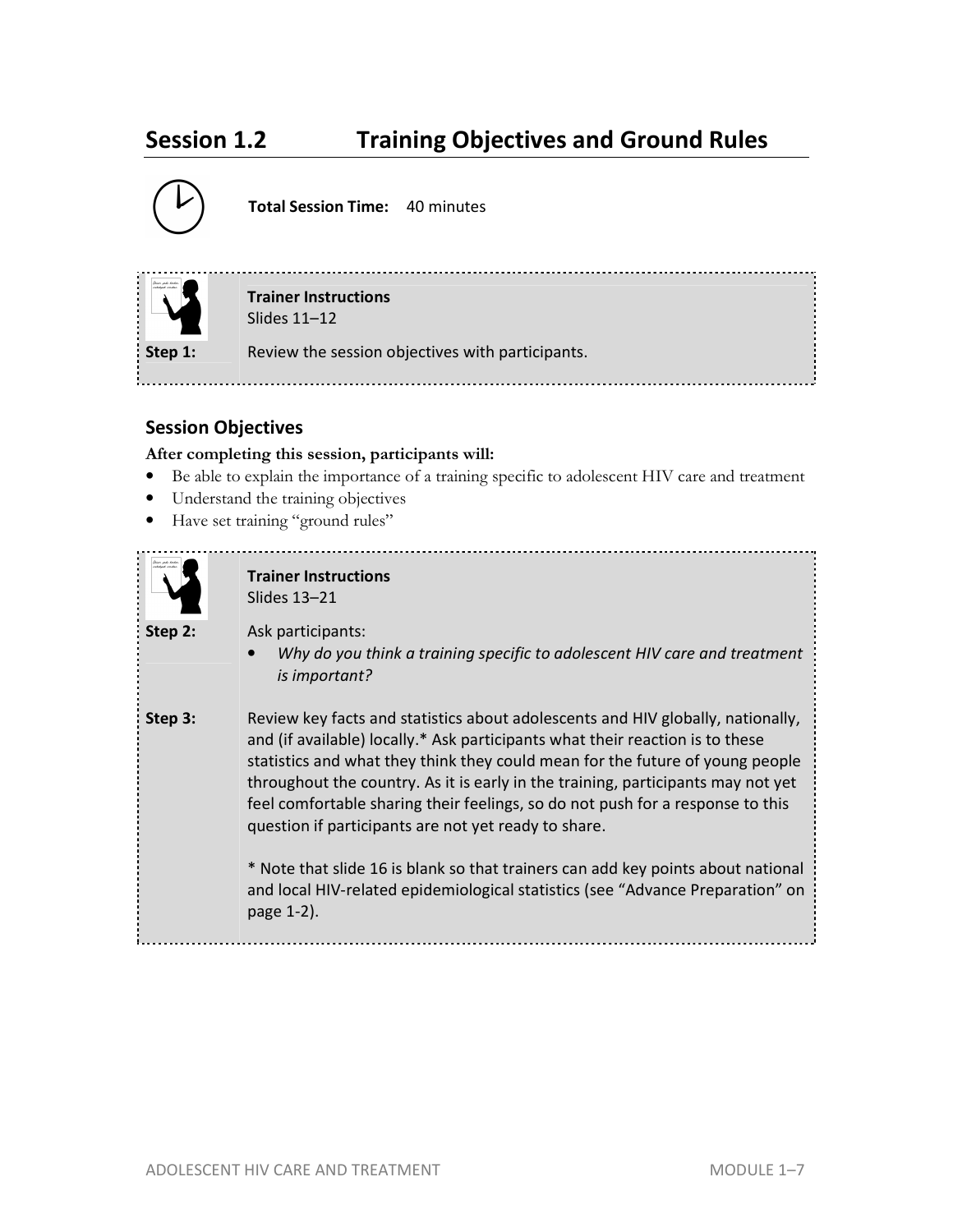## **Make These Points**

- Globally, 2 million adolescents aged 10–19 years are living with HIV.
- Slightly more than half of all people living with HIV are women or girls.
- Globally, deaths among children under 15 years of age are declining and HIV prevalence among adolescents is declining as well.
- Young people are at the center of the global HIV epidemic. They are particularly vulnerable to HIV infection due to social, political, cultural, biological, and economic reasons.
- Adolescents living with HIV are a diverse group of people facing unique health-related, adherence, and psychosocial issues and challenges.
- Programs and clinics should be youth-friendly. In addition, health workers need the knowledge and skills to effectively attract and retain ALHIV, as well as to provide them with quality services and support.

### **Key Facts about Adolescents and HIV1, 2**

#### **Global epidemiology**

- In 2009, 41% of all new HIV infections (in people aged 15 and over) were among youth 15– 24 years of age.
- 2 million adolescents aged 10–19 years are living with HIV (1.5 million of whom reside in sub-Saharan Africa).
- Slightly more than half of all people living with HIV are women or girls. In sub-Saharan Africa, young women aged 15–24 years are 8 times more likely than men to be HIV positive.
- Globally, deaths among children under 15 years of age are declining. An estimated 260,000 children died from AIDS-related illnesses in 2009 — this is approximately 19% fewer deaths than occurred in 2004. This trend reflects the steady expansion of PMTCT services and an increase in access to antiretroviral treatment for children.

#### **Global knowledge and behavior**

According to UNAIDS (2010):

- Among young people in 15 of the most severely affected countries, HIV prevalence has recently fallen by more than 25%. This decline is due to:
	- Increased adoption of safer sexual practices, including increased condom use
	- Delayed sexual debut
	- Reductions in multiple partnerships.
- Less than half of young people living in 15 of the 25 countries with the highest HIV prevalence can correctly answer 5 basic questions about HIV and its transmission.\*
- Young people aged 15–24 years who live in the 25 countries with the highest HIV prevalence have shown gradually improving knowledge about HIV, but they still fall short of global targets and what is necessary to keep them safe.
- \* These countries include: Botswana, Burundi, Cameroon, Central African Republic, Chad, Congo, Côte d'Ivoire, Guinea-Bissau, Kenya, Malawi, Nigeria, South Africa, Togo, Tanzania, and Zambia.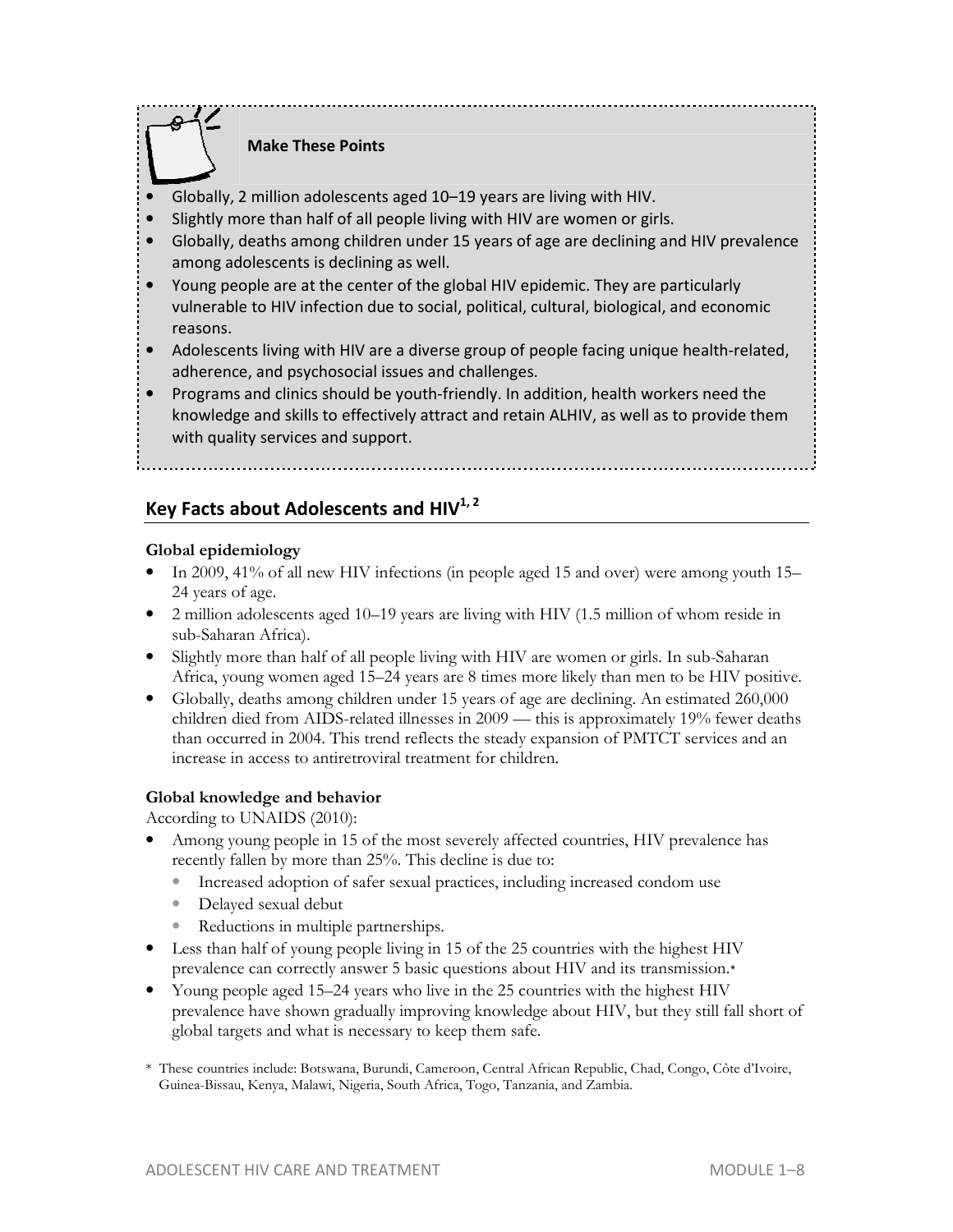## **Why a Training on Adolescent HIV Care and Treatment?**

- Young people are at the center of the HIV epidemic. They are particularly vulnerable to HIV infection due to social, political, cultural, biological, and economic reasons.<sup>3</sup>
- With increased access to pediatric HIV care and treatment, perinatally-infected children are living longer and reaching adolescence and adulthood.
- More young people are being tested for HIV because of increased awareness, reduced stigma, greater access and acceptance of testing, etc. In addition, more adolescents who are pregnant are being tested for HIV through PMTCT programs.
- ALHIV face unique health, adherence, and psychosocial issues and challenges.
- Programs and clinical services need to be youth-friendly to attract and retain adolescent clients.
- There are successful models of adolescent HIV care and treatment services in many cities across high-, medium-, and low-prevalence countries. These models can be adapted and scaled-up nationally.
- Health workers need the knowledge and skills to meet the specific needs of adolescent clients.
- Young people are our future!





#### **Make These Points**

- This course will provide participants with important information and skills that will help them provide quality HIV care and treatment services, as well as adherence and psychosocial support, to adolescents.
- This adolescent training course complements the national pediatric HIV care and treatment training, which most participants should have already attended.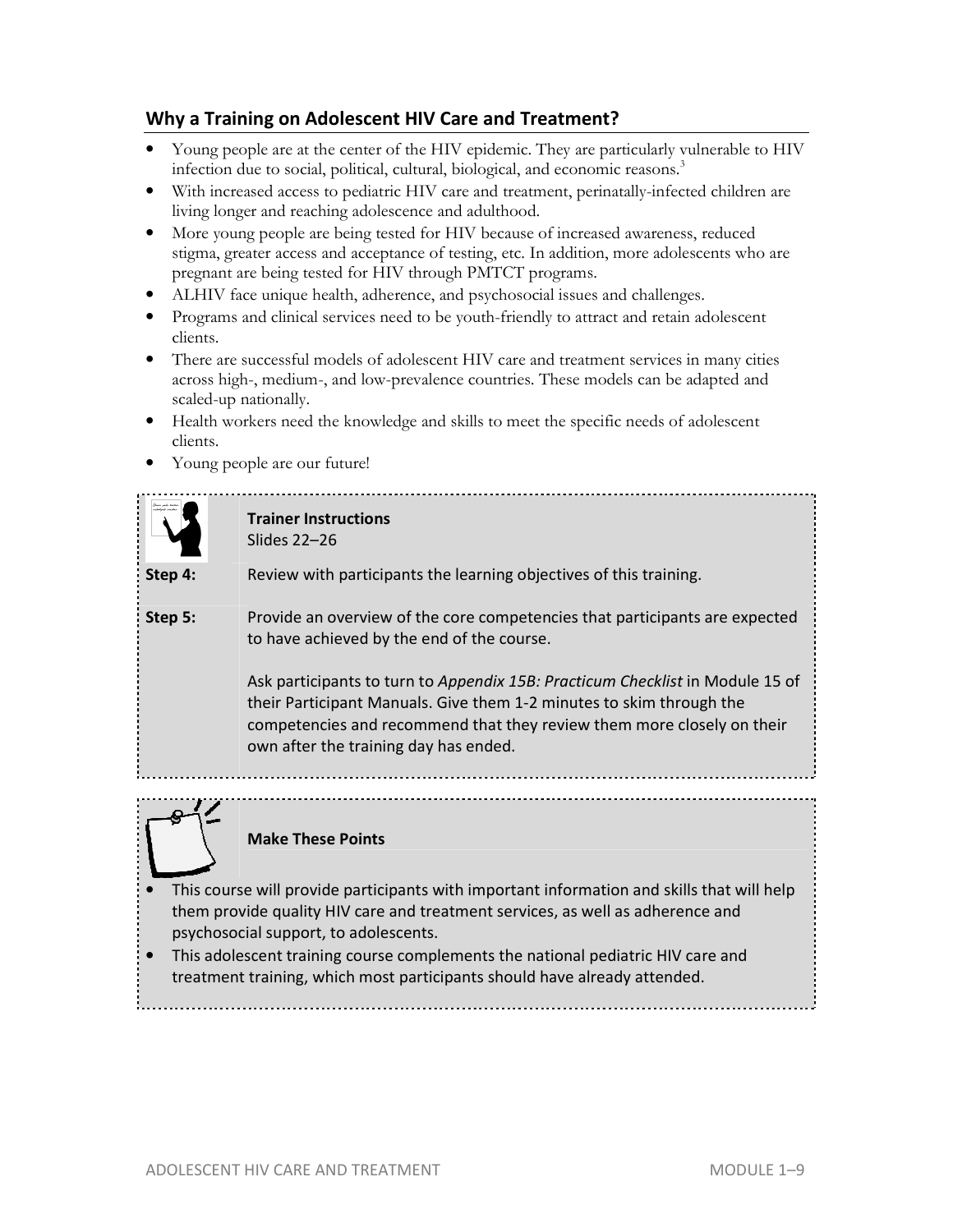### **Adolescent HIV Care and Treatment Training Objectives**

#### **By the end of this training, participants will be able to:**

- 1. Describe the stages and characteristics of adolescence and the unique needs and challenges of adolescent clients
- 2. Implement strategies to make HIV-related services youth-friendly
- 3. Define and implement the package of HIV-related care and treatment services for adolescents
- 4. Implement effective communication and counseling skills with adolescent clients
- 5. Conduct a psychosocial assessment and provide ongoing psychosocial support services to adolescent clients
- 6. Describe the importance of mental health services for adolescent clients, recognize when a mental health problem may exist, and provide appropriate referrals and support
- 7. Recognize the signs of and be able to screen for alcohol and substance use disorders among adolescents, and provide support and referrals
- 8. Provide developmentally-appropriate disclosure counseling and support to adolescents and, where appropriate, their caregivers
- 9. Provide developmentally-appropriate adherence preparation and ongoing adherence support to adolescent clients and caregivers
- 10. Support adolescents to live positively with HIV
- 11. Conduct sexual risk screening and provide non-judgmental, comprehensive counseling on sexual and reproductive health to adolescent clients
- 12. Provide basic, non-judgmental contraceptive counseling and services to adolescent clients
- 13. Describe the key components of PMTCT services for adolescents and provide referrals and support along the continuum of PMTCT care
- 14. Describe ways of linking adolescents with needed facility and community-based support services
- 15. Describe and implement activities to meaningfully involve adolescent clients in clinical services, such as through adolescent peer education programs
- 16. Prepare and support adolescent clients throughout the transition to adult care
- 17. Describe how monitoring and evaluation can be used to support adolescent HIV program improvements
- 18. Demonstrate core competencies in adolescent HIV care and treatment services in a clinical setting
- 19. Develop a site-specific action plan for implementing adolescent HIV care and treatment services

#### **Adolescent HIV Care and Treatment Core Competencies**

The "core competencies" are the skills that participants are expected to have mastered by the end of the training (they are listed in *Appendix 15B: Practicum Checklist)*. They differ from the objectives (listed in the previous section) in that core competencies focus on specific skills, whereas objectives are sweeping statements that provide a summary of what is to be taught. There are 19 objectives for this course and approximately 60 competencies.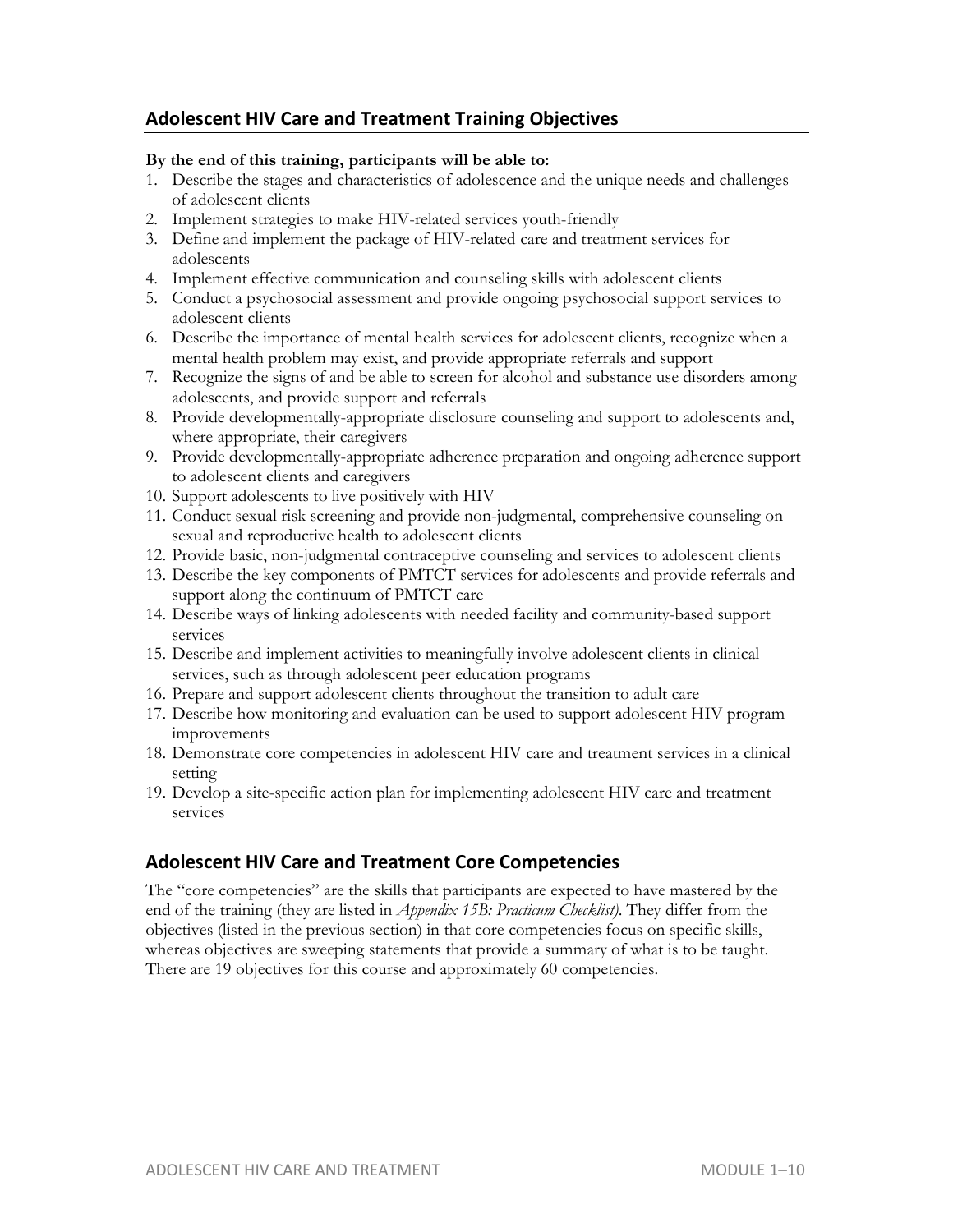

# **Trainer Instructions**

Slides 27–28

**Step 6:** Review the training syllabus and agenda with participants.

Take a moment to:

- Discuss how the curriculum modules will be split up and trained over time.
- Discuss how the clinical practicum will be conducted.
- Stress the importance of group interaction and participation in all sessions.
- Remind participants to bring their Participant Manual each day and to be prepared to use it throughout the course.
- Review any logistics, including daily start times, end times, and breaks, as well as arrangements for any per diem, meals, etc.

## **Make These Points**

- The training course consists of 16 modules that take about 10 days to teach, if presented over full (7 to 8 hour) days. However, it is better to split up the modules and train them over the course of several weeks or months.
- The training includes both classroom and practical sessions.

# **Training Syllabus and Agenda**

The training includes 16 modules, each with its own learning objectives. Each module is divided into a number of sessions.

- Module 1: Introduction and Course Overview
- Module 2: The Nature of Adolescence and the Provision of Youth-Friendly Services
- Module 3: Clinical Care for Adolescents Living with HIV
- Module 4: Communicating with and Counseling Adolescents
- Module 5: Providing Psychosocial Support Services for Adolescents
- Module 6: Adolescents, HIV, and Mental Illness
- Module 7: Providing Disclosure Counseling and Support
- Module 8: Supporting Adolescents' Retention in and Adherence to HIV Care and Treatment
- Module 9: Positive Living for Adolescents
- Module 10: Sexual and Reproductive Health Services for Adolescents
- Module 11: Family Planning and PMTCT Services for Adolescents
- Module 12: Community Linkages and Adolescent Involvement
- Module 13: Supporting the Transition to Adult Care
- Module 14: Monitoring, Evaluation, and Quality Improvement
- Module 15: Supervised Clinical Practicum
- Module 16: Action Planning, Course Evaluation, and Closure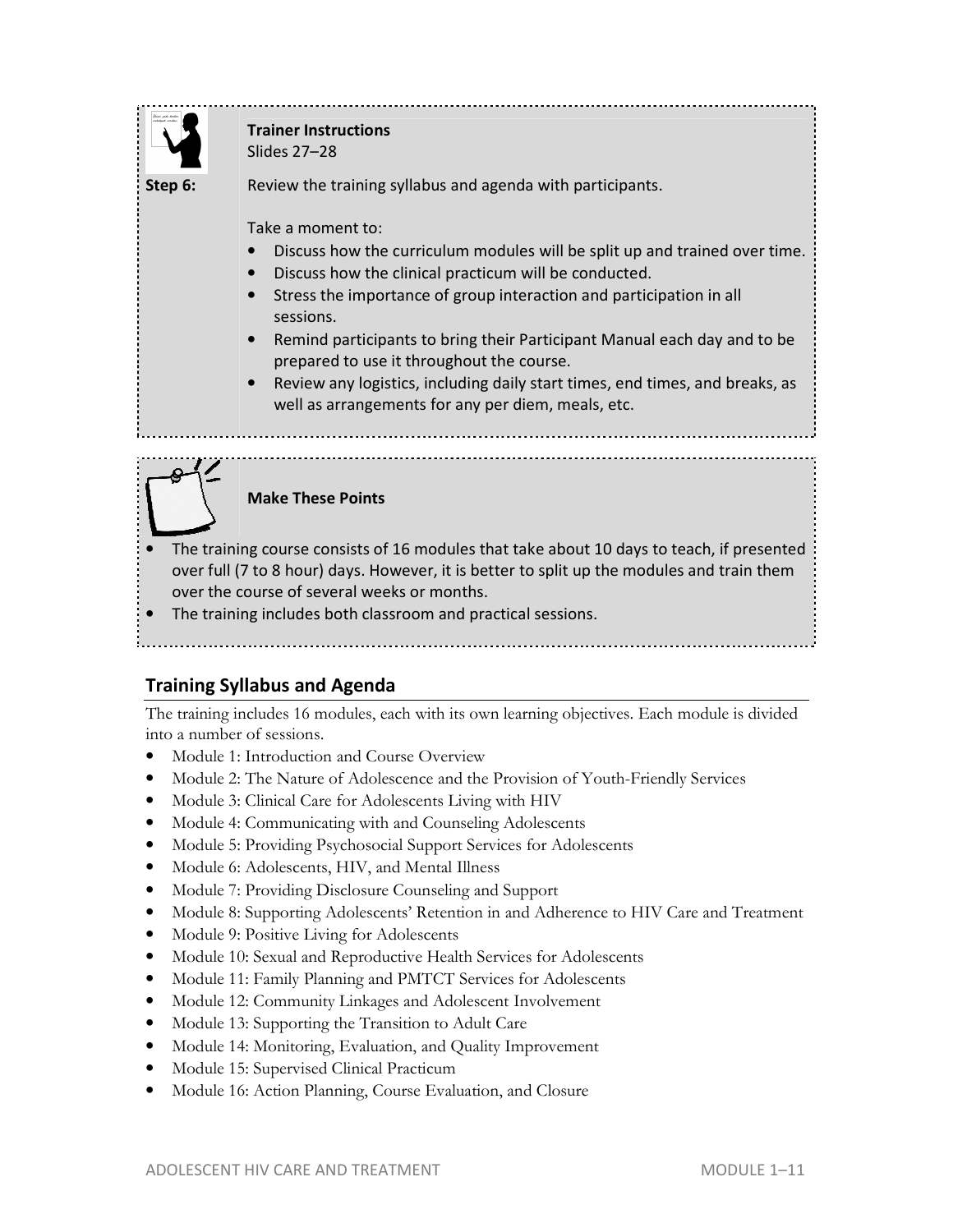

# **Trainer Instructions**

Slides 29–30

. . . . . . . . . . . . . .

**Step 7:** Facilitate Exercise 2 to set ground rules for the course and to introduce the daily activities.

# **Make These Points**

- Ground rules are guidelines that trainers and participants follow throughout the course. These standards for group interaction will help participants meet their expectations and accomplish the course objectives.
- Establishing ground rules offers an opportunity to discuss previous training experiences and to share examples of effective approaches to training.
- All participants should feel comfortable asking any question they have, whether they do so while in the large group or through the *"Anonymous Question Bowl."*
- All participants should feel comfortable, after each training day, saying things that did and did not go well. Changes can only be made if participants voice their opinions and suggestions!

| Exercise 2: Setting Ground Rules and Introducing Daily Activities: Large group discussion |                                                                                                                                                                                                                                                                                                                                                                                                                                                                                                                       |
|-------------------------------------------------------------------------------------------|-----------------------------------------------------------------------------------------------------------------------------------------------------------------------------------------------------------------------------------------------------------------------------------------------------------------------------------------------------------------------------------------------------------------------------------------------------------------------------------------------------------------------|
| <b>Purpose</b>                                                                            | To develop and agree on a set of ground rules that will create an<br>$\bullet$<br>environment that facilitates learning<br>To introduce the "Anonymous Question Bowl" as a safe space for asking<br>٠<br>questions<br>To introduce the "Morning Rounds" as a way to start each day of the<br>٠<br>training off on the right foot<br>To introduce the "How Did it Go" daily evaluation activity as a way of<br>$\bullet$<br>giving feedback to the trainers so they can make adjustments DURING<br>the training course |
| <b>Duration</b>                                                                           | 25 minutes                                                                                                                                                                                                                                                                                                                                                                                                                                                                                                            |
| <b>Advance</b><br>Preparation                                                             | Find a large envelope or bowl that can be used as the "Anonymous"<br>٠<br>Question Bowl"<br>Get 1 large envelope and label it "How Did it Go?" for the daily evaluation<br>activity                                                                                                                                                                                                                                                                                                                                   |
| Introduction                                                                              | We want to learn about HIV care and treatment for adolescents, but we also<br>want to create a safe space for learning. To do that, we need to agree on<br>some ground rules before starting the training.                                                                                                                                                                                                                                                                                                            |
| <b>Activities</b>                                                                         | <b>Develop and Agree on Ground Rules</b><br>1. Ask participants what rules would help make them feel comfortable<br>speaking up during group discussions.<br>If the group is slow to offer suggestions, consider giving the following<br>2.<br>examples:                                                                                                                                                                                                                                                              |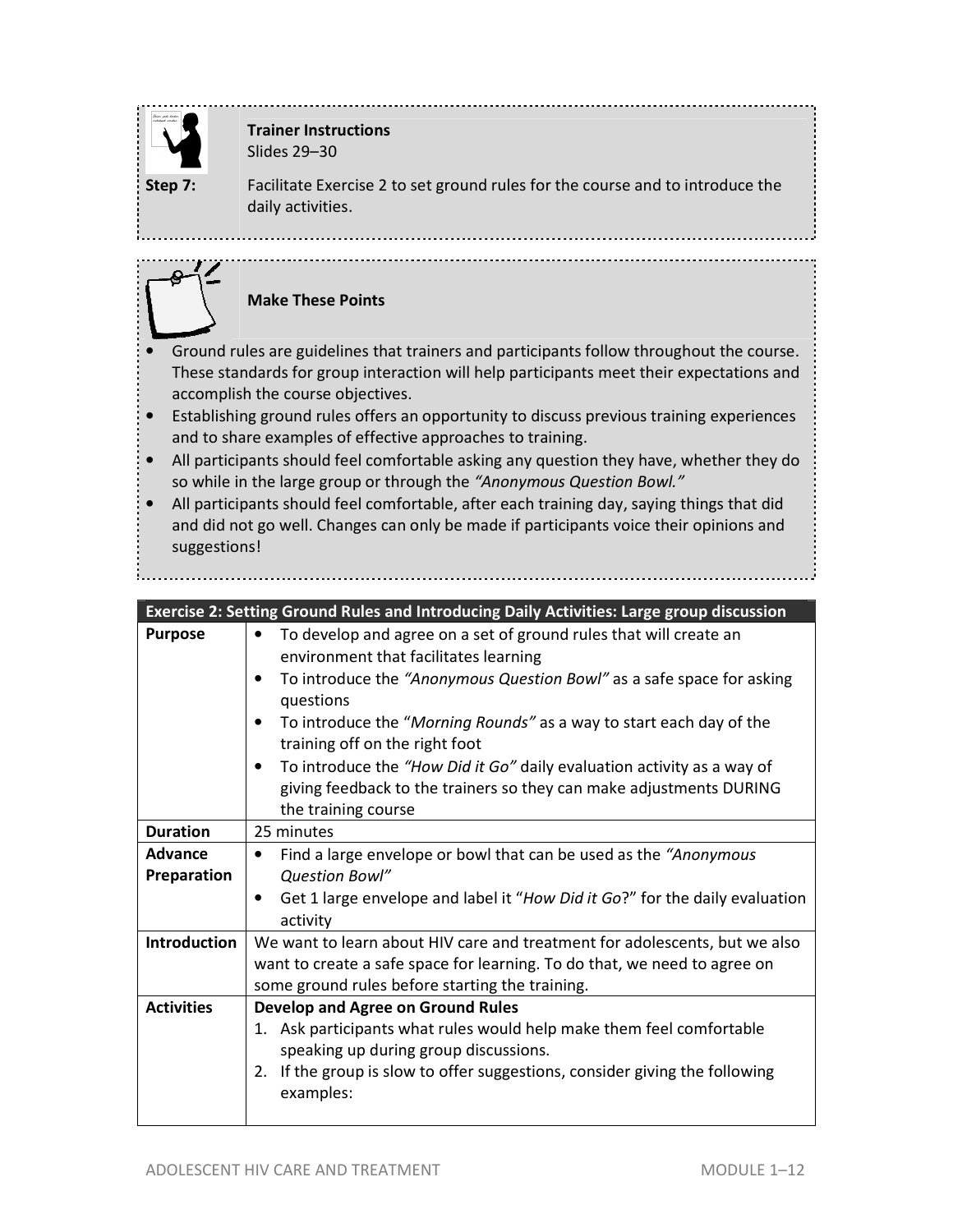| "We will be respectful of others, including in what we say, our<br>$\bullet$                                                                                 |
|--------------------------------------------------------------------------------------------------------------------------------------------------------------|
| posture, and our tone of voice."                                                                                                                             |
| "We will speak one at a time and avoid having side conversations."                                                                                           |
| "Those of us with mobile phone will turn them off during all training<br>session."                                                                           |
| "We will not text during the training."                                                                                                                      |
| "We will start on time in the morning and after breaks."                                                                                                     |
| 3. Write the ground rules suggested by participants on flip chart.                                                                                           |
| 4. Be sure to include a rule related to confidentiality ("What is said here,                                                                                 |
| stays here") and a rule related to turning off mobile phones during                                                                                          |
| training sessions (participants will have time during breaks and lunch to                                                                                    |
| make/receive calls).                                                                                                                                         |
| 5. Post the ground rules on the wall when the group has finished.                                                                                            |
| Introduce the "Anonymous Question Bowl"                                                                                                                      |
| 6. Tell participants about the "Anonymous Question Bowl," showing them                                                                                       |
| where it is and inviting them to submit questions at any time, about any<br>topic addressed during the training.                                             |
| 7. Explain that their questions may include concerns about themselves,                                                                                       |
| their families, co-workers, or patients. Tell them that the "Anonymous                                                                                       |
| Question Bowl" will be checked daily and that all questions will be                                                                                          |
| answered.                                                                                                                                                    |
| 8. Trainers should review all questions in the "Anonymous Question Bowl"                                                                                     |
| after the end of each training day and provide answers to the questions                                                                                      |
| the next morning. Technical questions can be read to the group and                                                                                           |
| answered, but trainers should make sure the questioner remains                                                                                               |
| anonymous. Respond to personal questions as appropriate; for example,                                                                                        |
| by including the response at an appropriate point in that day's                                                                                              |
| presentation or case study discussions, by facilitating discussion on the                                                                                    |
| topic, or by asking someone who has expertise in that area to respond                                                                                        |
| based on his or her experience. Again, take care to make sure the                                                                                            |
| questioner remains anonymous.<br>9. Additional information on the "Anonymous Question Bowl" can be found                                                     |
| on page 21 of the introduction to the Training Manual.                                                                                                       |
|                                                                                                                                                              |
| Introduce the "Morning Rounds"                                                                                                                               |
| 10. Tell participants that, each morning of the training, they will meet in the<br>classroom for "Morning Rounds." This will be a time to check in with each |
| other, to recap and answer any questions from the previous day, and to                                                                                       |
| review the agenda for that day. They should feel free to use this time to                                                                                    |
| chat about topics unrelated to training, such as what they did the                                                                                           |
| previous evening. Morning Rounds are also discussed in "Trainer Manual                                                                                       |
| Introduction Section 3: Tips on Training Methods."                                                                                                           |
| 11. We are all under pressures at work and at home, so it is important to                                                                                    |
| start each day of the training as "fresh" as possible. Each morning,                                                                                         |
| participants should feel comfortable discussing any distractions or events                                                                                   |
| that are on their minds.                                                                                                                                     |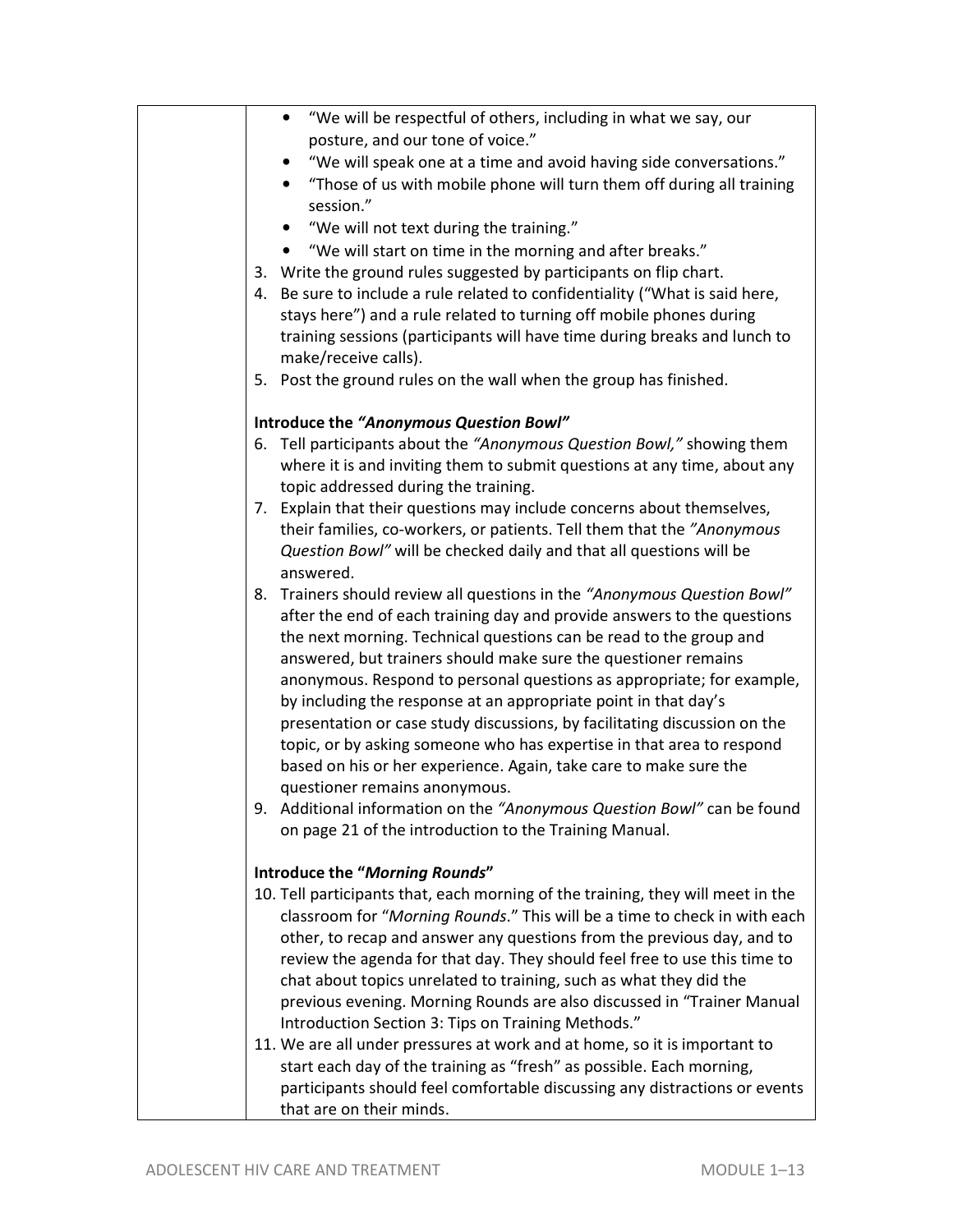|                   | Introduce the Daily Evaluation - "How Did it Go?"                                     |
|-------------------|---------------------------------------------------------------------------------------|
|                   | 12. Tell participants that, at the end of each training day, the group will           |
|                   | debrief using a daily evaluation activity called "How Did it Go?"                     |
|                   | 13. Participants will be asked to anonymously write 1 good thing about the            |
|                   | day and 1 thing they found challenging (or that they would like to see<br>improved).  |
|                   | 14. Each participant will be given 1 sheet of paper. On 1 side of the paper,          |
|                   | they should draw a smiley face $(\circledcirc)$ and write 1 thing that was good about |
|                   | the day. On the other side of the paper, they should draw a sad face $(\odot)$        |
|                   | and write 1 thing they did not like about the day.                                    |
|                   | 15. Participants should not put their names on the sheets of paper.                   |
|                   | 16. Before they leave the training each day, participants should put their            |
|                   | paper in the envelope labeled "How did it go?" The trainers should then               |
|                   | review participants' comments and suggestions from that day and use                   |
|                   | the feedback to make improvements during subsequent days.                             |
| <b>Debriefing</b> | Remind participants that a comfortable and open environment will<br>٠                 |
|                   | facilitate the group learning experience.                                             |
|                   | Encourage participants to speak to one of the trainers if they have any               |
|                   | questions or concerns.                                                                |
|                   |                                                                                       |



# **Trainer Instructions**

Slide 31

**Step 8:** Allow 5 minutes for questions and answers on this session and be sure to answer any questions participants have about logistics.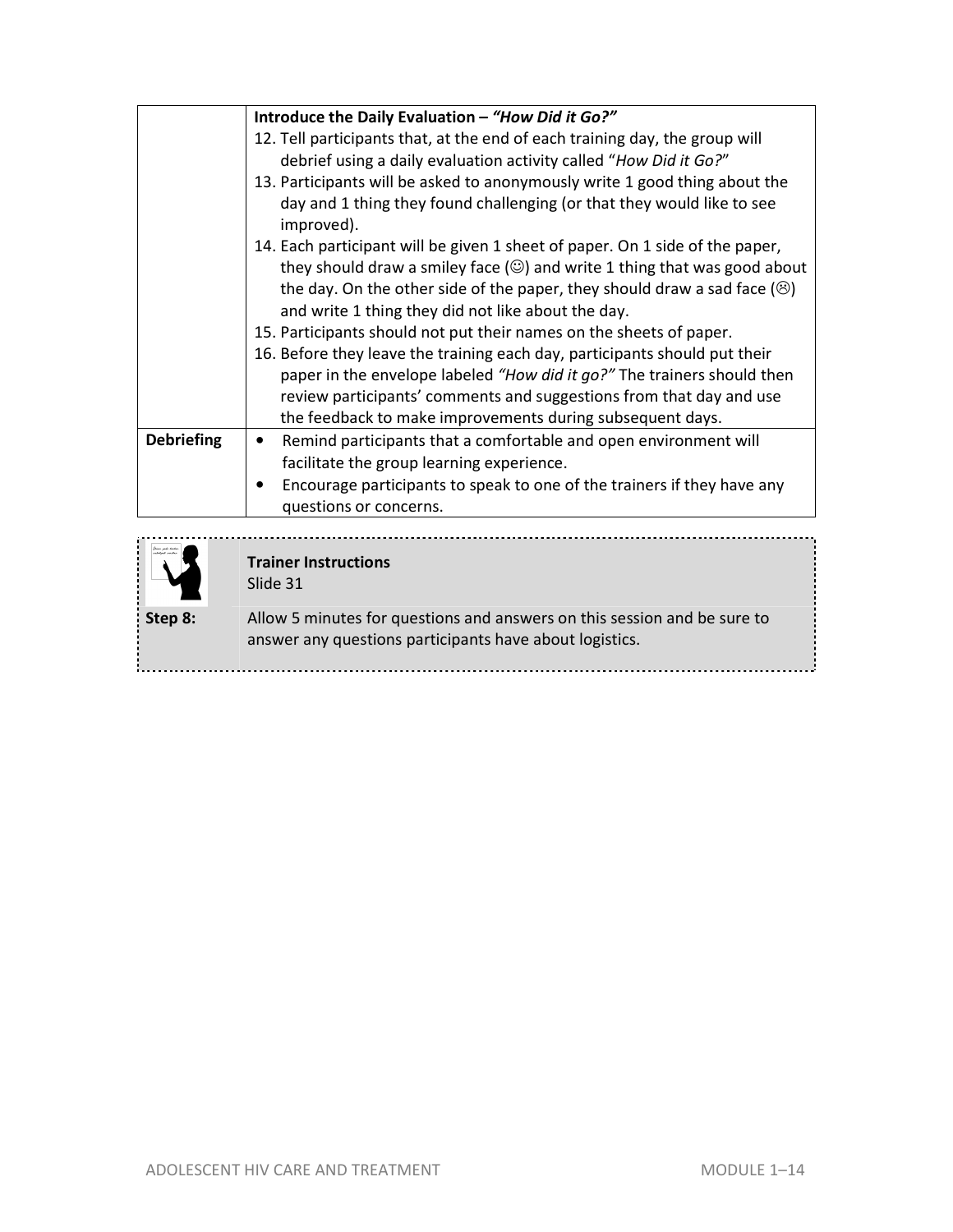# **Session 1.3 Training Pre-Test**



**Total Session Time:** 25 minutes



**Trainer Instructions**  Slides 32–33

**Step 1:** Review the session objective listed below.

# **Session Objective**

**After completing this session, participants will:**

• Have completed the training pre-test



### **Trainer Instructions**  Slides 34–35

**Step 2:** Tell participants that they will now be taking the training pre-test and refer them to *Appendix 1B: Pre-Test*. Explain that they do not need to write their names on the pre-test, but that they should write a 3 or 4 digit number at the top — any number, like a favorite number (011) or their birth date (1972). They need to remember this number because they will have to write it at the top of the post-test they take at the end of the training. Suggest that they write this number on the inside front cover of their Participant Manuals so that they do not forget it.

The objective of the pre-test is *not* to look at individual scores, but rather to find out what the group as a whole knows about adolescent HIV care and treatment. The group's results on the pre-test will be an indication of learning needs and will guide the amount of time spent on specific modules.

Participants will take this same test again at the end of the training, at which point it will be called the post-test.

**Step 3:** Give participants about 20 minutes to complete the questions. Once they have finished, ask them to hand their completed pre-test to a trainer. Explain that the pre-tests will be scored and then, at the end of the training, be compared to the post-test scores. This will give trainers a sense of how much participants learned during the training. The comparison of pre- and post-test scores will provide trainers with information about how well the training went and will help them identify areas where the training needs to be improved in the future.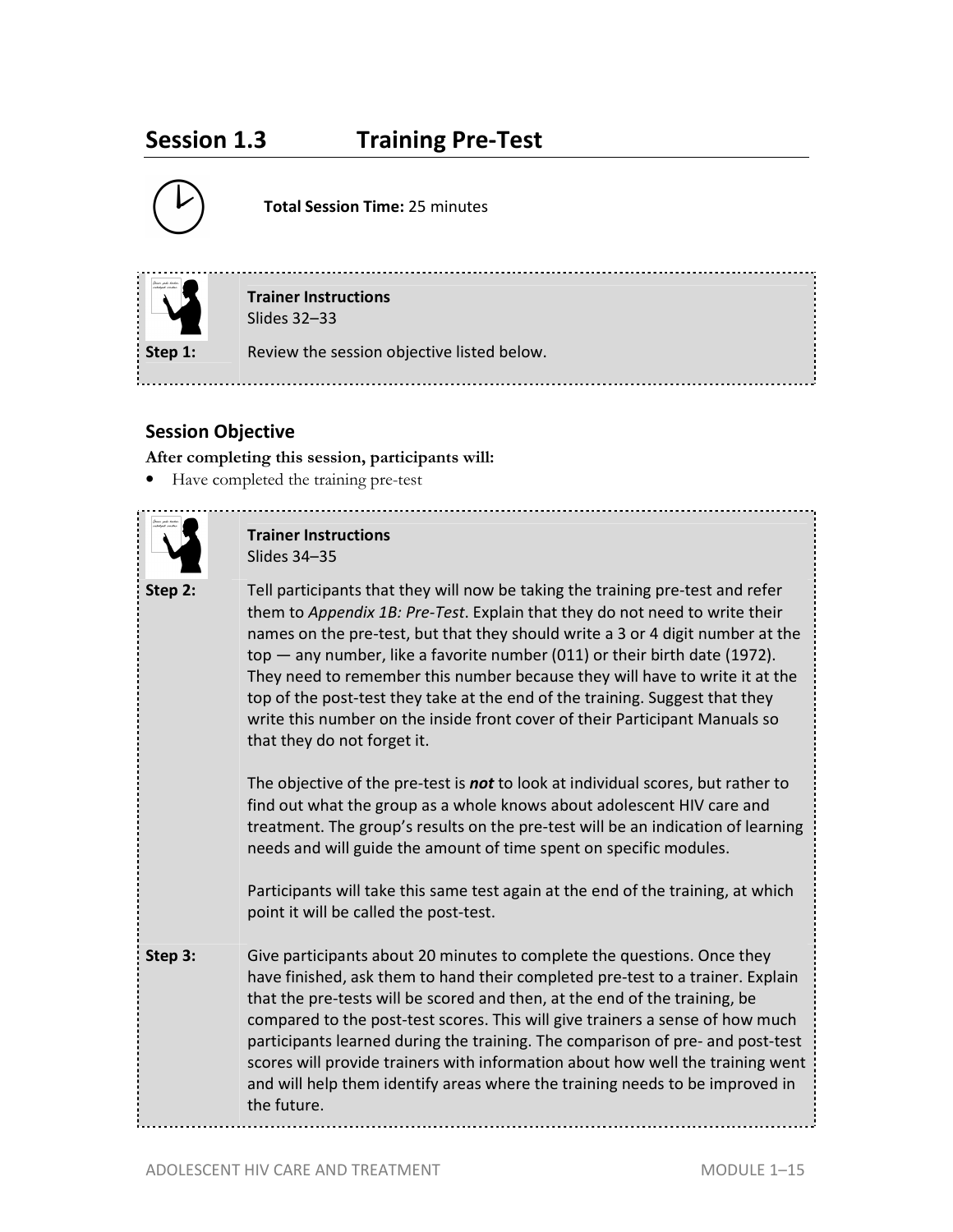| Step 4: | After the pre-test, debrief by asking participants how they felt about the<br>questions. Were they easy or difficult? Explain that the trainers will go over<br>the test answers after participants have completed the post-test on the last<br>day of the training.                                                                                                                                                                                                                                                                                                                                                                                                                                                                                                                                                                                                                 |
|---------|--------------------------------------------------------------------------------------------------------------------------------------------------------------------------------------------------------------------------------------------------------------------------------------------------------------------------------------------------------------------------------------------------------------------------------------------------------------------------------------------------------------------------------------------------------------------------------------------------------------------------------------------------------------------------------------------------------------------------------------------------------------------------------------------------------------------------------------------------------------------------------------|
| Step 5: | Once the training has been completed for the day, trainers should:<br>Score the pre-tests using Appendix 1B: Pre-Test in the Trainer Manual as a<br>guide. Note that Appendix 1B in the Trainer Manual includes the test<br>answers, whereas Appendix 1B in the Participant Manual does not include<br>the answers.<br>For each of the 25 questions, calculate how many participants got the<br>answer incorrect. Note which questions were answered incorrectly most<br>often and consider if the planned training time is sufficient for these<br>content areas. If not, consider ways to ensure sufficient time is spent on<br>the content areas where participants are weakest (shorten lunch breaks,<br>shorten module time for the content areas that participant have<br>mastered, ask for permission to start the training 15 minutes earlier on a<br>particular day, etc.). |
|         | <b>Make These Points</b>                                                                                                                                                                                                                                                                                                                                                                                                                                                                                                                                                                                                                                                                                                                                                                                                                                                             |
|         | We are all here to learn and, by the end of the training, you will all be able to answer all<br>of these questions and many more.                                                                                                                                                                                                                                                                                                                                                                                                                                                                                                                                                                                                                                                                                                                                                    |
|         | <b>Trainer Instructions</b><br>Slide 36                                                                                                                                                                                                                                                                                                                                                                                                                                                                                                                                                                                                                                                                                                                                                                                                                                              |
| Step 6: | Allow 5 minutes for questions and answers on this session.                                                                                                                                                                                                                                                                                                                                                                                                                                                                                                                                                                                                                                                                                                                                                                                                                           |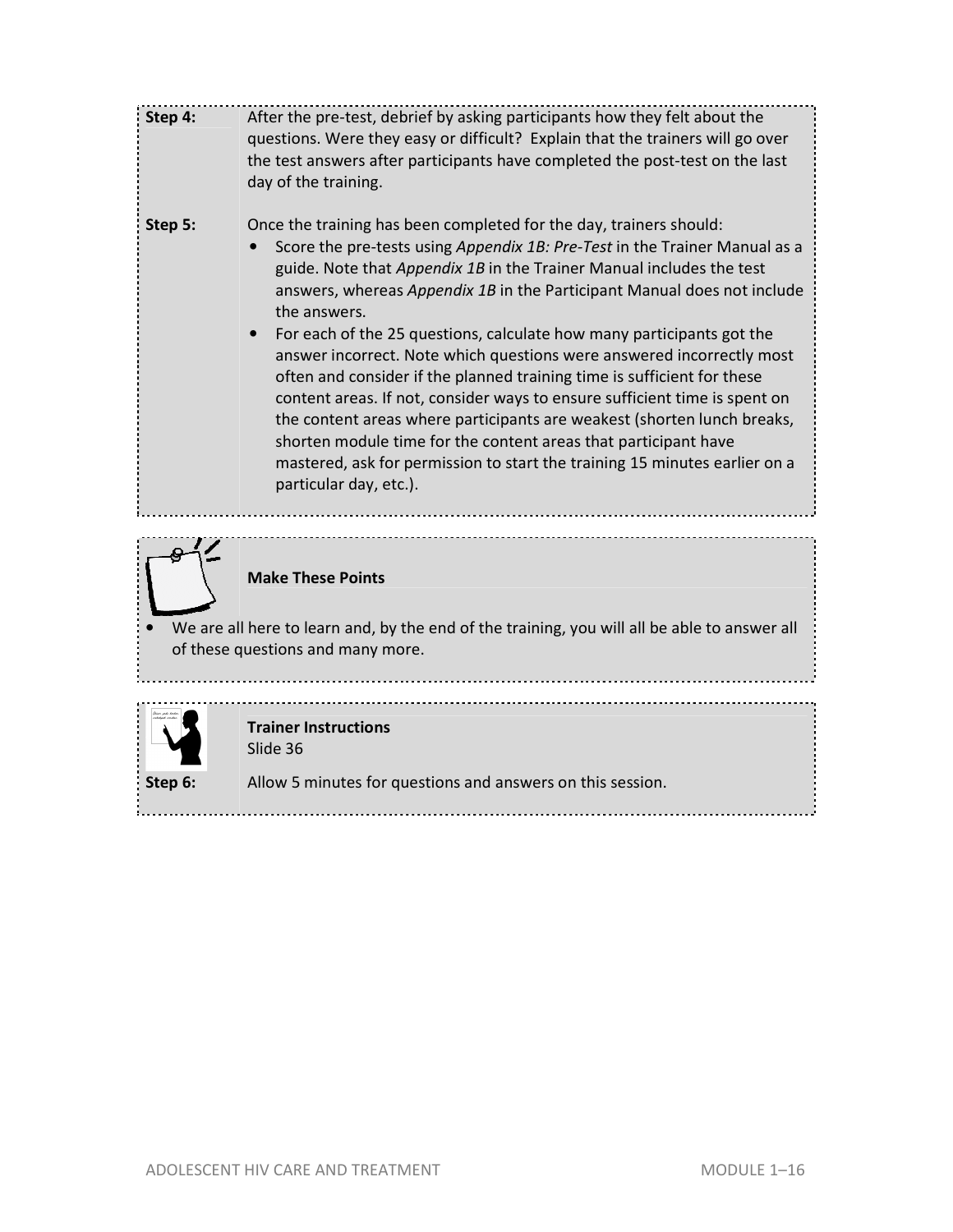# **Session 1.4 Values Clarification**



**Total Session Time:** 30 minutes



**Trainer Instructions**  Slides 37–38

**Step 1:** Review the session objective listed below.

# **Session Objective**

#### **After completing this session, participants will:**

• Have explored their own values and attitudes around adolescents and adolescent HIV care and treatment



**Trainer Instructions**  Slides 39–40

**Step 2:** Facilitate Exercise 3 to help participants explore their own attitudes and values related to adolescent HIV care and treatment.

> Note: There is a 2<sup>nd</sup> values clarification exercise in Module 10, which focuses on sexual and reproductive health. Keep the "agree" and "disagree" signs from this exercise so they can be reused.

----------------------------------

|                               | <b>Exercise 3: Values Clarification: Large group exercise</b>                                                                                                                                                                                 |
|-------------------------------|-----------------------------------------------------------------------------------------------------------------------------------------------------------------------------------------------------------------------------------------------|
| <b>Purpose</b>                | To help participants begin to think about their own values, attitudes, and<br>prejudices, as well as how these might either positively or negatively impact<br>their work with adolescents                                                    |
| <b>Duration</b>               | 30 minutes                                                                                                                                                                                                                                    |
| <b>Advance</b><br>Preparation | Prepare 2 flip chart papers: 1 that says, "AGREE" and 1 that says,<br>"DISAGREE."                                                                                                                                                             |
|                               | Review the 12 statements below and choose about 8 to be used during<br>$\bullet$<br>the exercise (you are unlikely to have time for all 12 statements).                                                                                       |
| <b>Introduction</b>           | This is an activity that will help you begin to explore your own values,<br>attitudes, and prejudices.                                                                                                                                        |
| <b>Activities</b>             | 1. Post the prepared flip chart papers that say "agree" and "disagree" on<br>opposite sides of the training room. Ideally, they should be posted in an<br>open space where participants are able to move back and forth between<br>the signs. |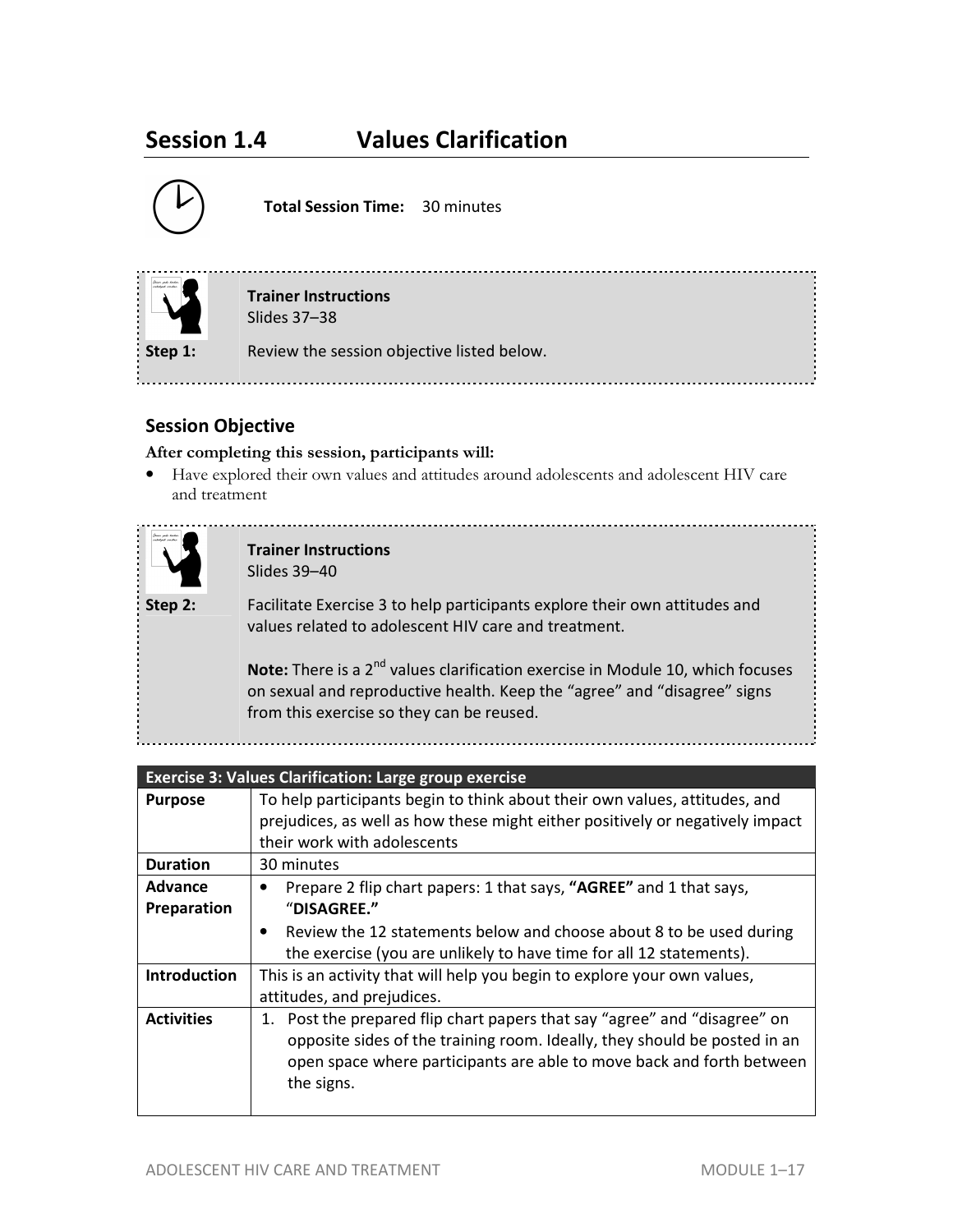|                   | 2. Ask participants to stand up and move to the open space in the room<br>between the "agree" and "disagree" signs. Explain that you will read<br>some statements out loud and that, after each statement, they should<br>move to the "agree" or "disagree" sign, based on their opinion. If<br>participants are not sure whether they agree or disagree with the<br>statement, they can stand somewhere in-between the 2 signs.<br>Read each of the sentences out loud and allow participants a few<br>3.<br>seconds to move to the side of the room that reflects their opinion.<br>Then ask 1 or 2 participants to tell the group why they agree or disagree<br>with the statement. Allow participants to change their answers, based<br>on these explanations, if they want. Do not worry about explaining the<br>"right" answers, as all of these topics will be discussed at some point<br>during the training. |
|-------------------|-----------------------------------------------------------------------------------------------------------------------------------------------------------------------------------------------------------------------------------------------------------------------------------------------------------------------------------------------------------------------------------------------------------------------------------------------------------------------------------------------------------------------------------------------------------------------------------------------------------------------------------------------------------------------------------------------------------------------------------------------------------------------------------------------------------------------------------------------------------------------------------------------------------------------|
|                   | 4. Once you have read all of the statements (or after 20-25 minutes have<br>passed), ask participants to return to their seats.                                                                                                                                                                                                                                                                                                                                                                                                                                                                                                                                                                                                                                                                                                                                                                                       |
| <b>Debriefing</b> | Remind participants that members of the multidisciplinary care team should<br>always:<br>Learn what they can about the main culture, values, and attitudes of the<br>clients with whom they work.<br>Be sensitive to the culture, values, and attitudes of their clients, even if<br>$\bullet$<br>these are different from their own.<br>Examine their own values and beliefs to avoid prejudice and bias, and to<br>$\bullet$<br>make all people feel comfortable. They should show clients that it is<br>"safe" to receive care and to talk openly and honestly with health<br>workers.                                                                                                                                                                                                                                                                                                                             |

## **Statements for Values Clarification Exercise:**

- 1. Health workers need to tell adolescents living with HIV how to behave.
- 2. I think it's hard to "get through" to adolescents they just do as they please.
- 3. Adolescent HIV care and treatment is really not that different from pediatric HIV care and treatment.
- 4. If an adolescent tests HIV positive, it is my duty to tell his or her parents.
- 5. On the topic of sexual and reproductive health, I think it is enough to just counsel adolescents to say "no" to sex.
- 6. I feel comfortable doing condom demonstrations with adolescent clients.
- 7. It is important to have adolescents living with HIV be part of the multidisciplinary care team at the clinic.
- 8. Working with adolescents requires different counseling skills from those needed to counsel adults.
- 9. Adolescents living with HIV should be discouraged from ever having children.
- 10. Adolescents living with HIV since birth and those who acquire HIV later on in life often have different psychosocial support issues and needs.
- 11. Alcohol and substance abuse screening is not the responsibility of staff working in an ART clinic.
- 12. Adolescents are so forgetful they aren't good at adhering to their care and medicines.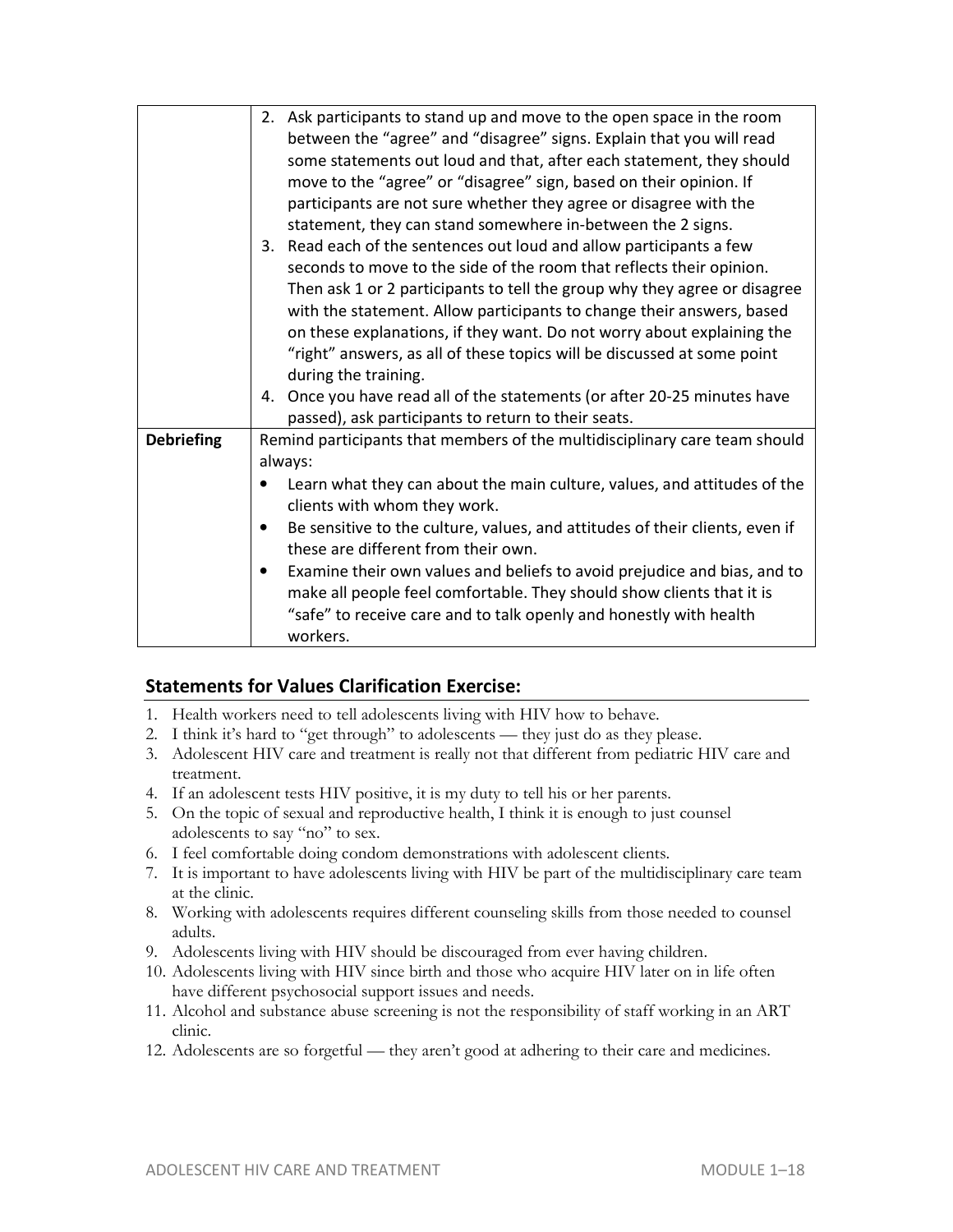

**Trainer Instructions**  Slide 41 **Step 3:** Allow 5 minutes for questions and answers on this session.

L.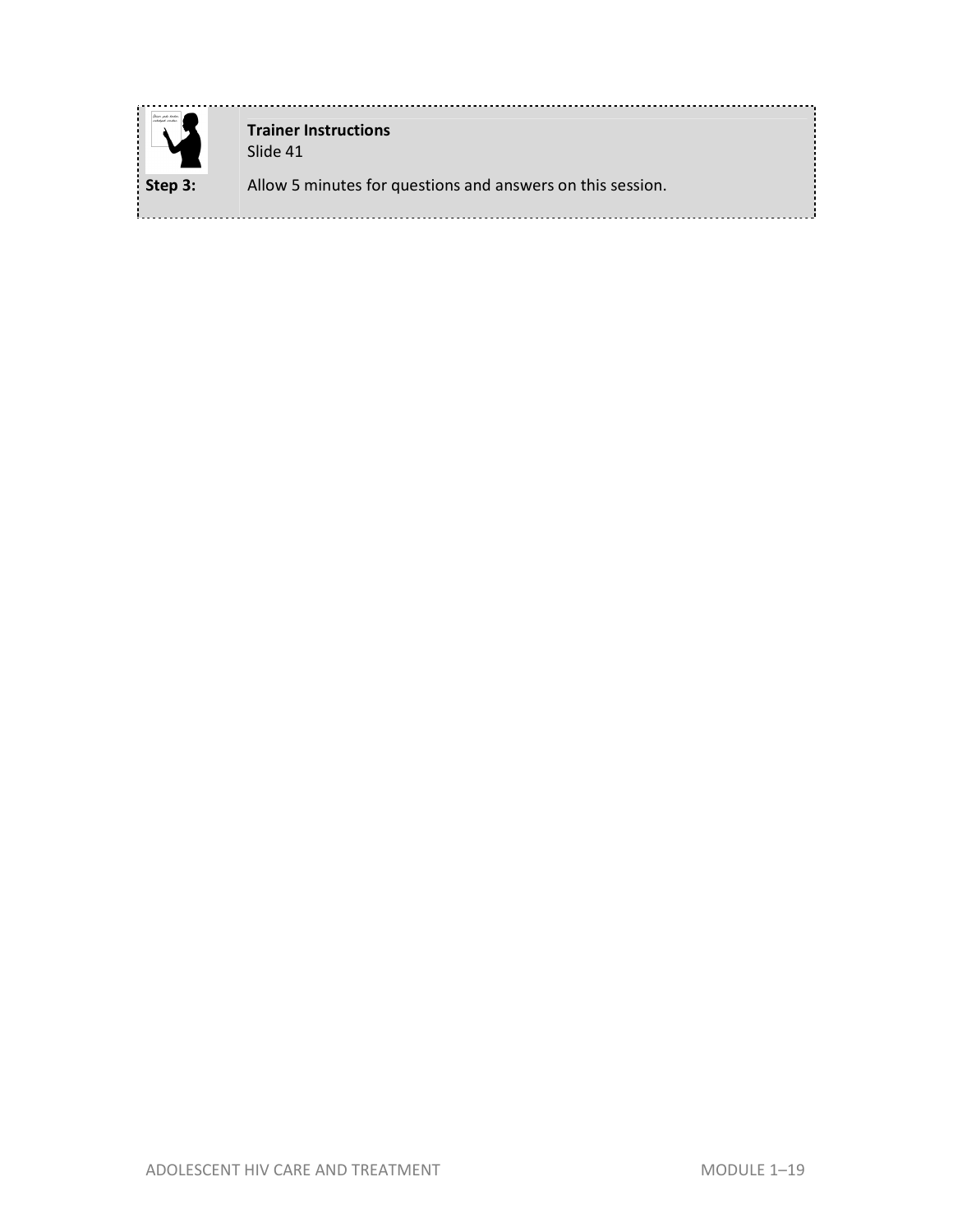# **Appendix 1A: Sample Training Agenda**

**As this curriculum is modular, the training agenda is flexible.** Although the curriculum can be completed in 10 consecutive days, it is recommended that the content be taught over a longer period of time. This is preferable because it allows participants to apply what they have learned and to bring those lessons back to the classroom. Teaching the content over a longer period of time also minimizes disruptions to clinical services.

#### **For example:**

- Training could be conducted on 2 or 3 Fridays per month for 4 months, or on 2-3 consecutive days each month for 4-5 months (see sample agenda that follows).
- Alternatively, the training could be conducted 1 module at a time over a period of 15 halfdays; for example, every other Friday morning for 30 weeks.

If training modules/days are split up over a period of time, it is recommended that the practical sessions in the clinic also be integrated into each phase of training so participants have opportunities to practice what they have learned shortly after the classroom sessions.

| Day 1                                                                                                 |                                                                                        |  |
|-------------------------------------------------------------------------------------------------------|----------------------------------------------------------------------------------------|--|
| Morning Session                                                                                       | Official Opening<br>$\bullet$                                                          |  |
|                                                                                                       | Module 1: Introduction and Course Overview (2.5 hours)<br>$\bullet$                    |  |
| <b>LUNCH</b>                                                                                          |                                                                                        |  |
| Afternoon                                                                                             | Module 2: The Nature of Adolescence and the Provision of Youth-<br>$\bullet$           |  |
| Session                                                                                               | Friendly Services (3 hours, 20 minutes)                                                |  |
|                                                                                                       | "How Did it Go?"                                                                       |  |
| Day 2                                                                                                 |                                                                                        |  |
| Morning Session                                                                                       | Recap and "Morning Rounds"<br>٠                                                        |  |
|                                                                                                       | Module 3: Clinical Care for Adolescents Living with HIV<br>$\bullet$                   |  |
|                                                                                                       | (4 hours, 30 minutes)                                                                  |  |
| <b>LUNCH</b>                                                                                          |                                                                                        |  |
| Afternoon                                                                                             | Module 3 (continued)<br>$\bullet$                                                      |  |
| Session                                                                                               | Prepare for clinical practicum                                                         |  |
|                                                                                                       | "How Did it Go?"                                                                       |  |
| <b>Practicum Session: 1-3 days</b> (practical sessions should be planned based on the availability of |                                                                                        |  |
|                                                                                                       | participants and preceptors, and the days and times when adolescents receive services) |  |
| Morning Session                                                                                       | Recap and "Morning Rounds"<br>$\bullet$                                                |  |
|                                                                                                       | Clinical practicum, covering knowledge and skills in Modules 1-3<br>$\bullet$          |  |
| <b>LUNCH</b>                                                                                          |                                                                                        |  |
| Afternoon                                                                                             | Debrief on clinical practicum<br>٠                                                     |  |
| Session                                                                                               | "How Did it Go?"                                                                       |  |

| Month A |
|---------|
|---------|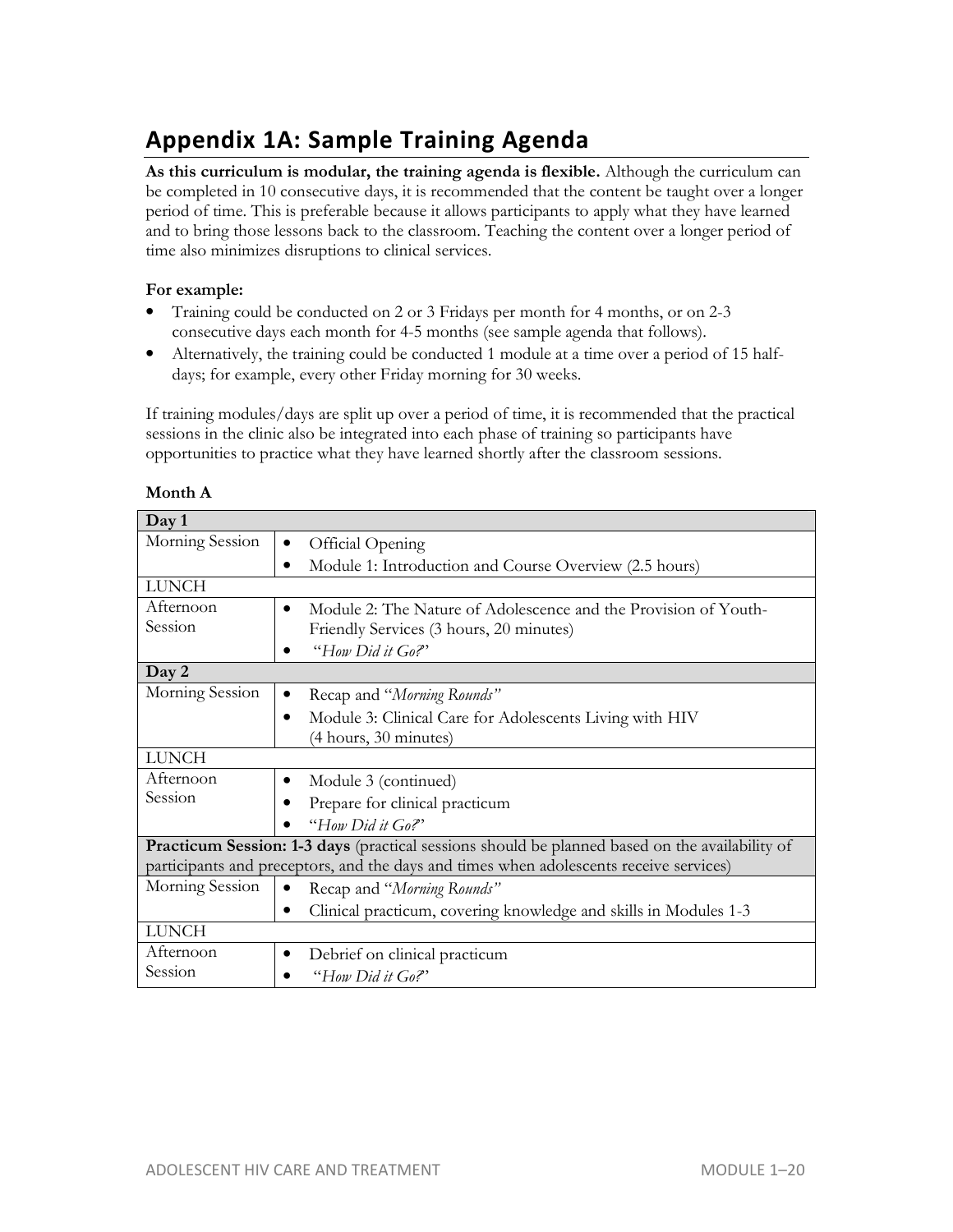#### **Month B**

| Day 1                                                                                          |                                                                                                         |  |
|------------------------------------------------------------------------------------------------|---------------------------------------------------------------------------------------------------------|--|
| Morning Session                                                                                | Introductions (if there are any new participants), recap, and "Morning<br>$\bullet$<br>Rounds"          |  |
|                                                                                                | Discussion of lessons learned since we last met                                                         |  |
|                                                                                                | Module 4: Communicating with and Counseling Adolescents<br>(4 hours, 15 minutes)                        |  |
| <b>LUNCH</b>                                                                                   |                                                                                                         |  |
| Afternoon                                                                                      | Module 4 (continued)                                                                                    |  |
| Session                                                                                        | Module 5: Providing Psychosocial Support Services for Adolescents<br>$\bullet$<br>(3 hours, 35 minutes) |  |
|                                                                                                | "How Did it Go?"                                                                                        |  |
| Day 2                                                                                          |                                                                                                         |  |
| Morning Session                                                                                | Recap and 'Morning Rounds"<br>٠                                                                         |  |
|                                                                                                | Module 6: Adolescents, HIV, and Mental Illness (3 hours, 30 minutes)<br>$\bullet$                       |  |
| <b>LUNCH</b>                                                                                   |                                                                                                         |  |
| Afternoon                                                                                      | Module 7: Providing Disclosure Counseling and Support<br>$\bullet$                                      |  |
| Session                                                                                        | (3 hours, 50 minutes)                                                                                   |  |
|                                                                                                | Prepare for clinical practicum                                                                          |  |
|                                                                                                | "How Did it Go?"                                                                                        |  |
| Practicum Session: 1-3 days (practical sessions should be planned based on the availability of |                                                                                                         |  |
|                                                                                                | participants and preceptors, and the days and times when adolescents receive services)                  |  |
| Morning Session                                                                                | Recap and "Morning Rounds"<br>$\bullet$                                                                 |  |
|                                                                                                | Clinical practicum, covering knowledge and skills in Modules 4-7<br>$\bullet$                           |  |
| <b>LUNCH</b>                                                                                   |                                                                                                         |  |
| Afternoon                                                                                      | Debrief on clinical practicum<br>$\bullet$                                                              |  |
| Session                                                                                        | "How Did it Go?"                                                                                        |  |

# **Month C**

| Day 1           |                                                                                        |
|-----------------|----------------------------------------------------------------------------------------|
| Morning Session | Introductions (if there are any new participants), recap, and "Morning<br>٠<br>Rounds" |
|                 | Discussion of lessons learned since we last met                                        |
|                 | Module 8: Supporting Adolescents' Retention in and Adherence to HIV                    |
|                 | Care and Treatment (4 hours, 10 minutes)                                               |
| <b>LUNCH</b>    |                                                                                        |
| Afternoon       | Module 8 (continued)                                                                   |
| Session         | Module 9: Positive Living for Adolescents (3 hours, 15 minutes)                        |
|                 | "How Did it Go?"                                                                       |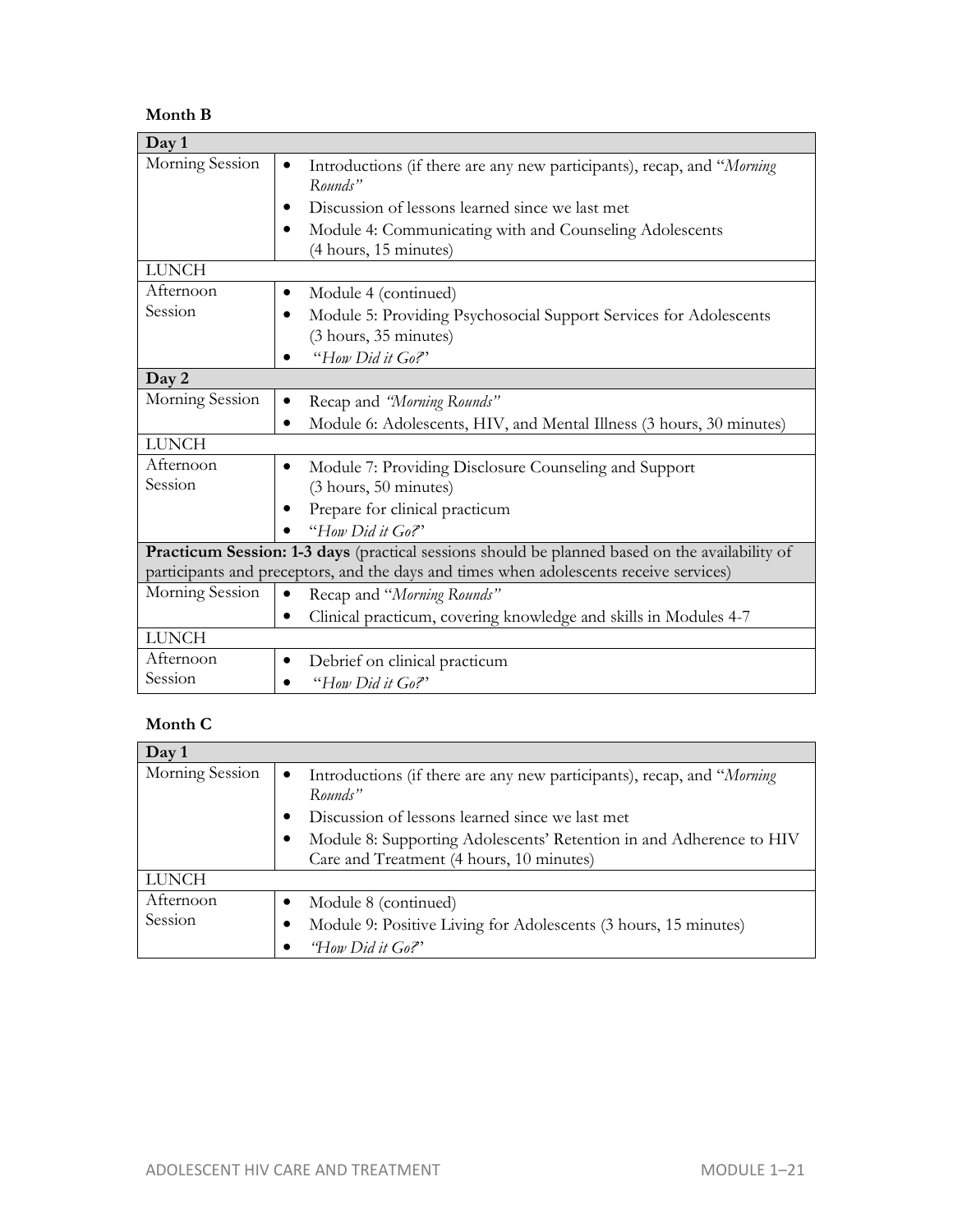| Day 2                                                                                                                                                                                           |                                                                                                          |  |  |
|-------------------------------------------------------------------------------------------------------------------------------------------------------------------------------------------------|----------------------------------------------------------------------------------------------------------|--|--|
| Morning Session                                                                                                                                                                                 | Recap and "Morning Rounds"<br>$\bullet$                                                                  |  |  |
|                                                                                                                                                                                                 | Module 10: Sexual and Reproductive Health Services for Adolescents<br>$\bullet$<br>(4 hours, 30 minutes) |  |  |
| <b>LUNCH</b>                                                                                                                                                                                    |                                                                                                          |  |  |
| Afternoon                                                                                                                                                                                       | Module 10 (continued)<br>٠                                                                               |  |  |
| Session                                                                                                                                                                                         | Module 11: Family Planning and PMTCT Services for Adolescents<br>(2 hours 35 minutes)                    |  |  |
|                                                                                                                                                                                                 | Prepare for clinical practicum<br>٠                                                                      |  |  |
|                                                                                                                                                                                                 | "How Did it Go?"                                                                                         |  |  |
| <b>Practicum Session: 1-3 days</b> (practical sessions should be planned based on the availability of<br>participants and preceptors, and the days and times when adolescents receive services) |                                                                                                          |  |  |
| Morning Session                                                                                                                                                                                 | Recap and "Morning Rounds"                                                                               |  |  |
|                                                                                                                                                                                                 | Clinical practicum, covering knowledge and skills in Modules 8-11<br>$\bullet$                           |  |  |
| <b>LUNCH</b>                                                                                                                                                                                    |                                                                                                          |  |  |
| Afternoon                                                                                                                                                                                       | Debrief on clinical practicum<br>٠                                                                       |  |  |
| Session                                                                                                                                                                                         | "How Did it Go?"                                                                                         |  |  |

#### **Month D**

| Day 1                                                                                          |                                                                                        |  |
|------------------------------------------------------------------------------------------------|----------------------------------------------------------------------------------------|--|
| Morning Session                                                                                | Introduction (if there are any new participants) and recap<br>$\bullet$                |  |
|                                                                                                | Discussion of lessons learned since we last met<br>٠                                   |  |
|                                                                                                | Module 12: Community Linkages and Adolescent Involvement                               |  |
|                                                                                                | (2 hours, 45 minutes)                                                                  |  |
| <b>LUNCH</b>                                                                                   |                                                                                        |  |
| Afternoon                                                                                      | Module 13: Supporting the Transition to Adult Care                                     |  |
| Session                                                                                        | (1 hours, 40 minutes)                                                                  |  |
|                                                                                                | "How Did it Go?"                                                                       |  |
| Day 2                                                                                          |                                                                                        |  |
| Morning Session                                                                                | Module 14: Monitoring, Evaluation, and Quality Improvement<br>$\bullet$                |  |
|                                                                                                | (2 hours, 15 minutes)                                                                  |  |
| <b>LUNCH</b>                                                                                   |                                                                                        |  |
| Afternoon                                                                                      | Module 15: Supervised Clinical Practicum (2-2.5 days)                                  |  |
| Session                                                                                        | "How Did it Go?"                                                                       |  |
| Practicum Session: 1-3 days (practical sessions should be planned based on the availability of |                                                                                        |  |
|                                                                                                | participants and preceptors, and the days and times when adolescents receive services) |  |
| Morning Session                                                                                | Recap and "Morning Rounds"<br>$\bullet$                                                |  |
|                                                                                                | Clinical practicum, covering knowledge and skills in Modules 12-14 (or<br>$\bullet$    |  |
|                                                                                                | all modules if practical sessions have not been incorporated throughout                |  |
|                                                                                                | the training so far)                                                                   |  |
| <b>LUNCH</b>                                                                                   |                                                                                        |  |
| Afternoon                                                                                      | Debrief on clinical practicum<br>٠                                                     |  |
| Session                                                                                        | Module 16: Action Planning, Course Evaluation, and Closure<br>$\bullet$                |  |
|                                                                                                | (3 hours, 10 minutes)                                                                  |  |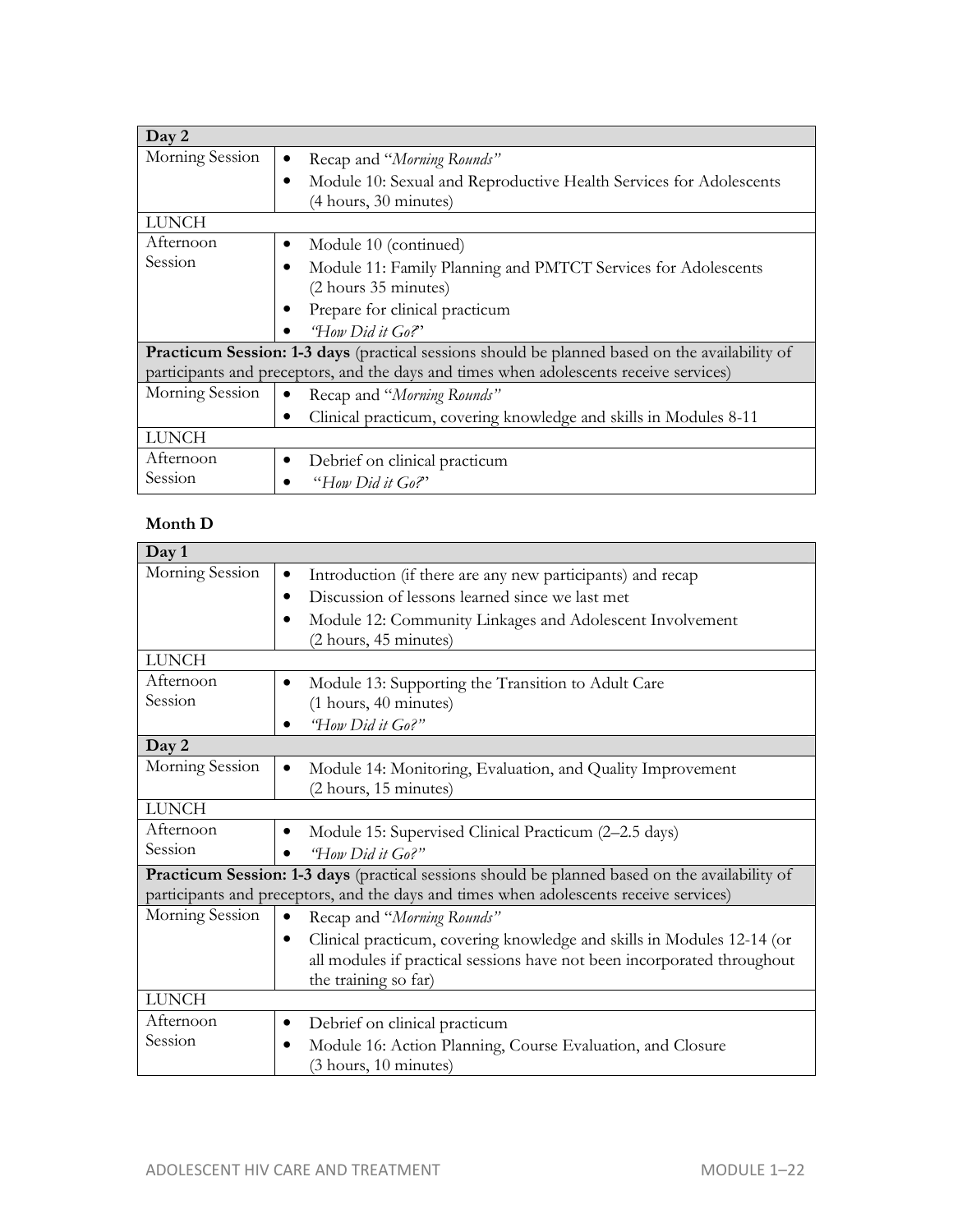# **Appendix 1B: Pre-Test**

**Note: This version is for trainers only. Correct answers are in bold.** 

| Participant identification number: | Score: |  |  |
|------------------------------------|--------|--|--|
|------------------------------------|--------|--|--|

- 1) Which of the following statements are factors to be considered in the scale up of adolescent HIV care and treatment services? **(select all that apply)**
	- a) Young people are no more vulnerable to HIV than adults.
	- **b) Youth living with HIV face unique health, adherence, and psychosocial issues and challenges.**
	- **c) Health workers need specific knowledge and skills to meet the needs of adolescent clients.**
	- **d) Programs and clinical services need to be youth-friendly to attract and retain adolescent clients.**
- 2) Adolescence is a unique stage of life that is characterized by:
	- a) Challenging caregivers or elders
	- b) A focus on body image
	- c) A sense of immortality
	- d) Significant physical, emotional, and mental changes
	- **e) All of the above**
- 3) Which of the following are characteristics of "youth-friendly" services? **(select all that apply)** 
	- **a) There are special days/times set aside for young people to receive services.**
	- b) Young clients can only come to the clinic when they have a scheduled appointment.
	- **c) Young people are involved in designing and monitoring programs.**
	- **d) Multiple services are available in one clinic, known as "one-stop shopping."**
	- e) Health workers mainly use group counseling sessions in order to save time.
- 4) To be effective, the adolescent package of care must ensure: **(select all that apply)**
	- **a) The integration of services**
	- **b) That services are age- and developmentally-appropriate**
	- **c) That the needs of both perinatally infected adolescents and those infected later in childhood or adolescence are met**
	- **d) That services encourage adolescents to take responsibility for their own health**
	- e) That adolescent clients receive care in the pediatric clinic for life
- 5) The adolescent package of HIV care closely resembles the package of HIV care for adults; however, the way services are delivered can impact their success among adolescents.
	- **a) True**
	- b) False
- 6) Adolescent clients should be started on ART when their CD4 cell count is:
	- a) 200 or less
	- b) 250 or less
	- c) 300 or less
	- **d) 350 or less**
	- e) None of the above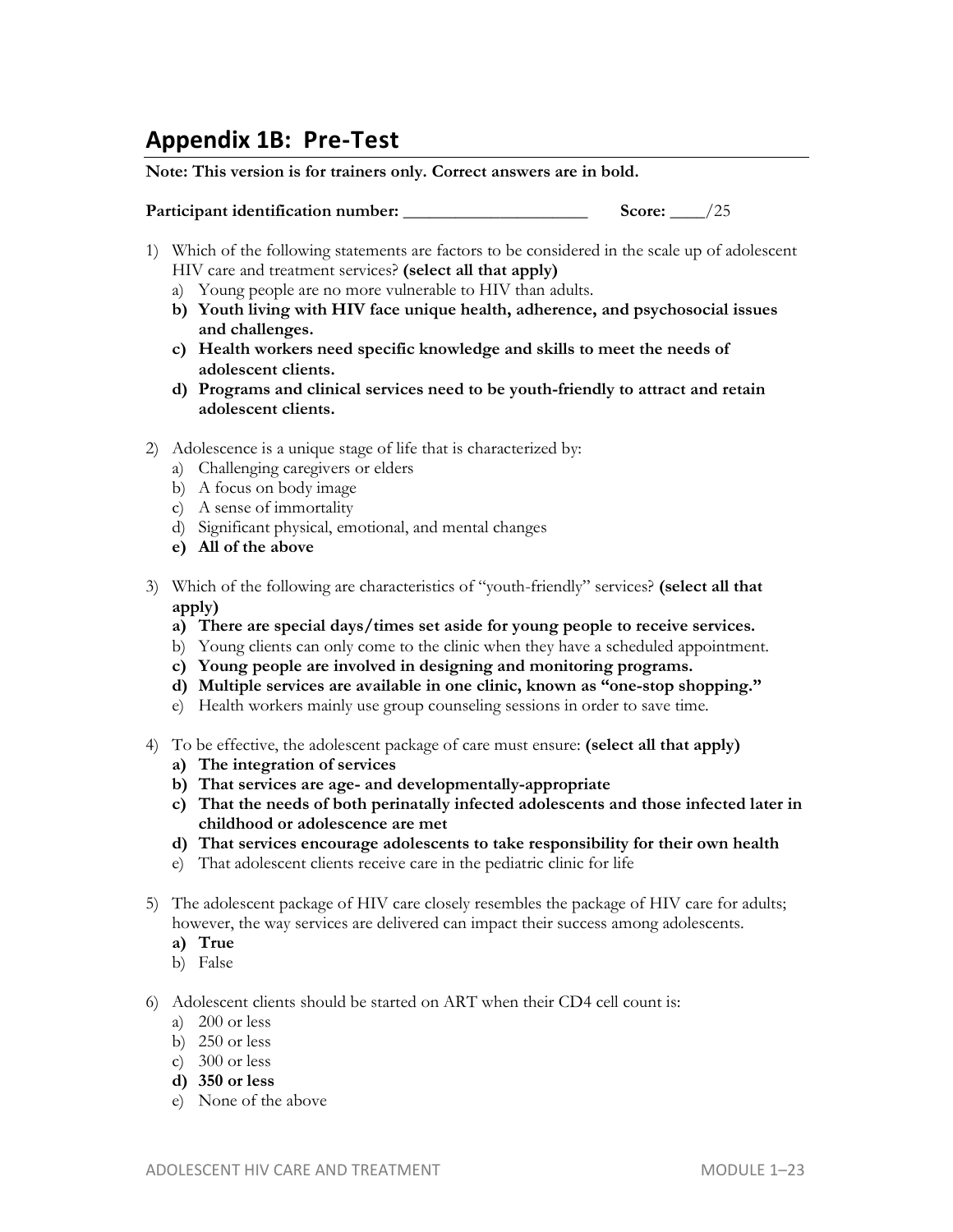- 7) How frequently should CD4 cell count be monitored in adolescent clients?
	- a) Every 12 months; but 6 monthly as CD4 count approaches threshold (to initiate ART)
	- b) Every 9 months; but 4 monthly as CD4 count approaches threshold
	- **c) Every 6 months; but 3 monthly as CD4 count approaches threshold**
	- d) Every 4 months; but 2 monthly as CD4 count approaches threshold
	- e) Every 2 months; but monthly as CD4 count approaches threshold
- 8) Counseling includes which of the following? **(select all that apply)**
	- a) Solving another person's problems
	- **b) Helping another person make informed decisions**
	- c) Telling another person what to do
	- **d) Respecting everyone's needs, values, culture, religion, and lifestyle**
	- **e) Recording key points of the counseling session in the client's clinic file**
- 9) Family-focused care means that health workers can talk openly with caregivers about any information shared by the adolescent client.
	- a) True
	- **b) False**
- 10) Which of the following are coping strategies that health workers should suggest to adolescent clients to help them reduce stress and promote their psychosocial well being? **(select all that apply)** 
	- **a) Talking with a Peer Educator**
	- **b) Joining a support group**
	- **c) Exercising**
	- d) Disclosing their HIV-status to all of their friends
	- **e) Participating in recreational activities, like sports or youth clubs**
- 11) Which of the following statements about mental illness are correct? **(select all that apply)**
	- a) Mental health problems are very rare among adolescents living with HIV.
	- **b) Mental illness and substance abuse are closely related.**
	- c) Only trained psychologists and psychiatrists can recognize the signs of possible mental illness in adolescents.
	- **d) Adolescents are susceptible to depression, anxiety disorders, behavioral disorders, and alcohol/substance use disorders.**
	- **e) All clinics should have standard procedures on how to manage adolescent clients with possible or confirmed mental illness.**
- 12) Disclosure to a child or adolescent is a one-time event for which the caregiver must be wellprepared.
	- a) True
	- **b) False**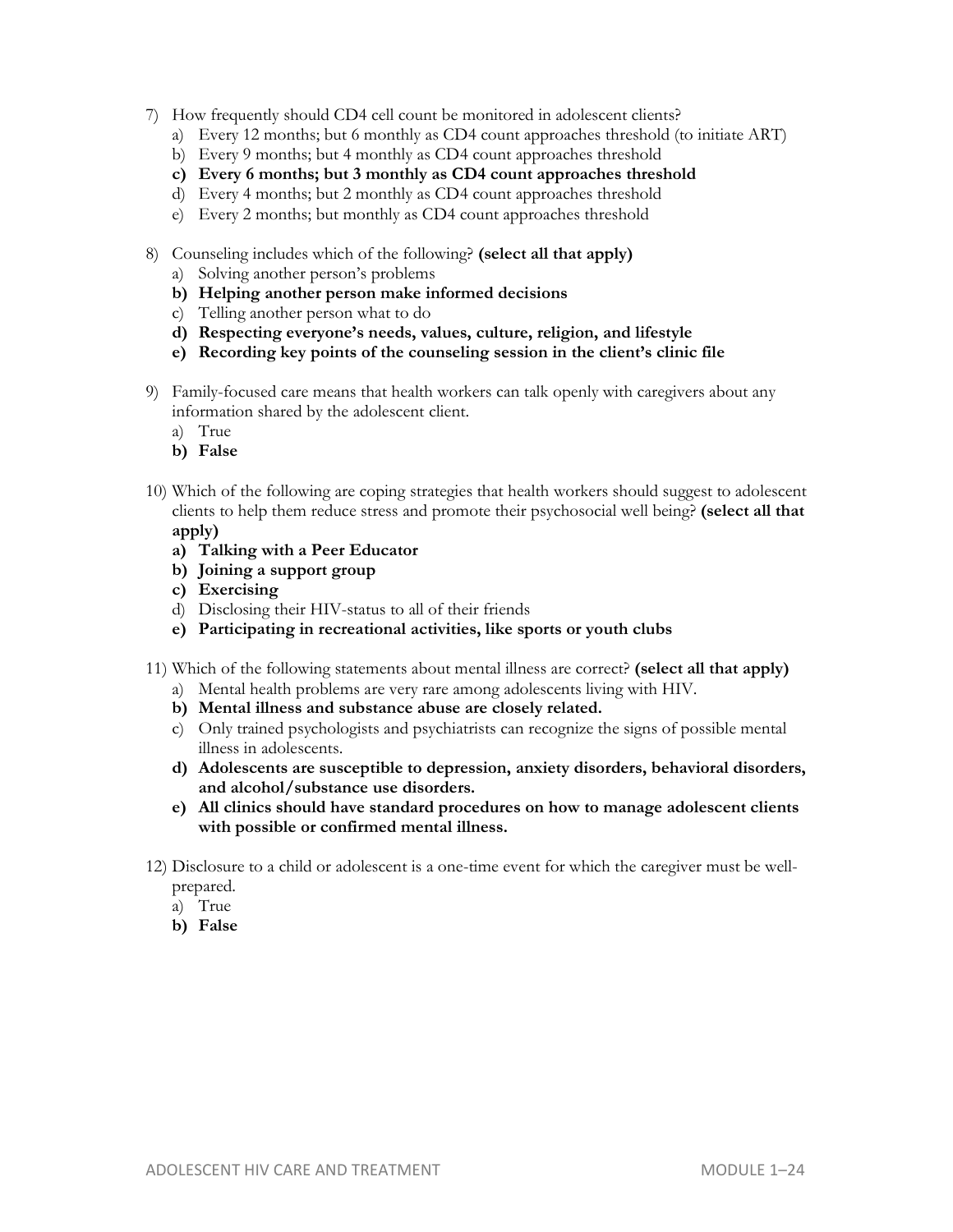- 13) Which of the following statements about disclosure are true? **(select all that apply)**
	- **a) Health workers can work with caregivers to develop and implement a disclosure plan; they can also play a supportive role throughout the disclosure process.**
	- b) Research shows that disclosing a child/young adolescent's HIV-status often results in psychological problems, emotional harm, and difficulties with adherence.
	- **c) There are times when health workers may need to facilitate disclosure discussions with children/young adolescents.**
	- **d) It is recommended that children/young adolescents be fully disclosed to when they are developmentally ready — typically by the time they are 10–12 years old.**
	- e) Health workers should encourage older adolescents not to disclose to their friends because they may face stigma and discrimination.
- 14) Adherence preparation and ART initiation can usually be completed in 1 visit.
	- a) True
	- **b) False**

15) The only reliable way to assess client adherence is with pill counts.

- a) True
- **b) False**
- 16) Positive prevention includes which of the following? **(select all that apply)**
	- **a) Partner disclosure and testing**
	- b) Sleeping and resting under an insecticide-treated mosquito net if in a malarial area
	- **c) Sexual risk reduction**
	- **d) Prevention and treatment of STIs**
	- e) Washing hands and bathing regularly
	- **f) Preventing mother-to-child transmission (PMTCT)**
- 17) Which of the following statements is correct?
	- a) Health workers need to stress that ONLY heterosexual behavior is normal.
	- **b) Health workers should understand different sexual behaviors and sexual orientations and talk openly and non-judgmentally about them with clients.**
	- c) Health workers need to stress that homosexual and bisexual behavior is abnormal.
	- d) Health workers need to stress that transsexual/transgendered behavior should not be tolerated.
- 18) The following sexual activities are considered HIGH risk for transmitting HIV: **(select all that apply)** 
	- **a) Unprotected (no male or female condom) anal or vaginal intercourse**
	- b) Using a latex condom during every act of vaginal or anal intercourse
	- c) French/deep kissing
	- d) Mutual masturbation
	- e) Oral sex without a latex barrier
- 19) The adolescent female genital tract is less susceptible to STIs than that of adult women.
	- a) True
	- **b) False**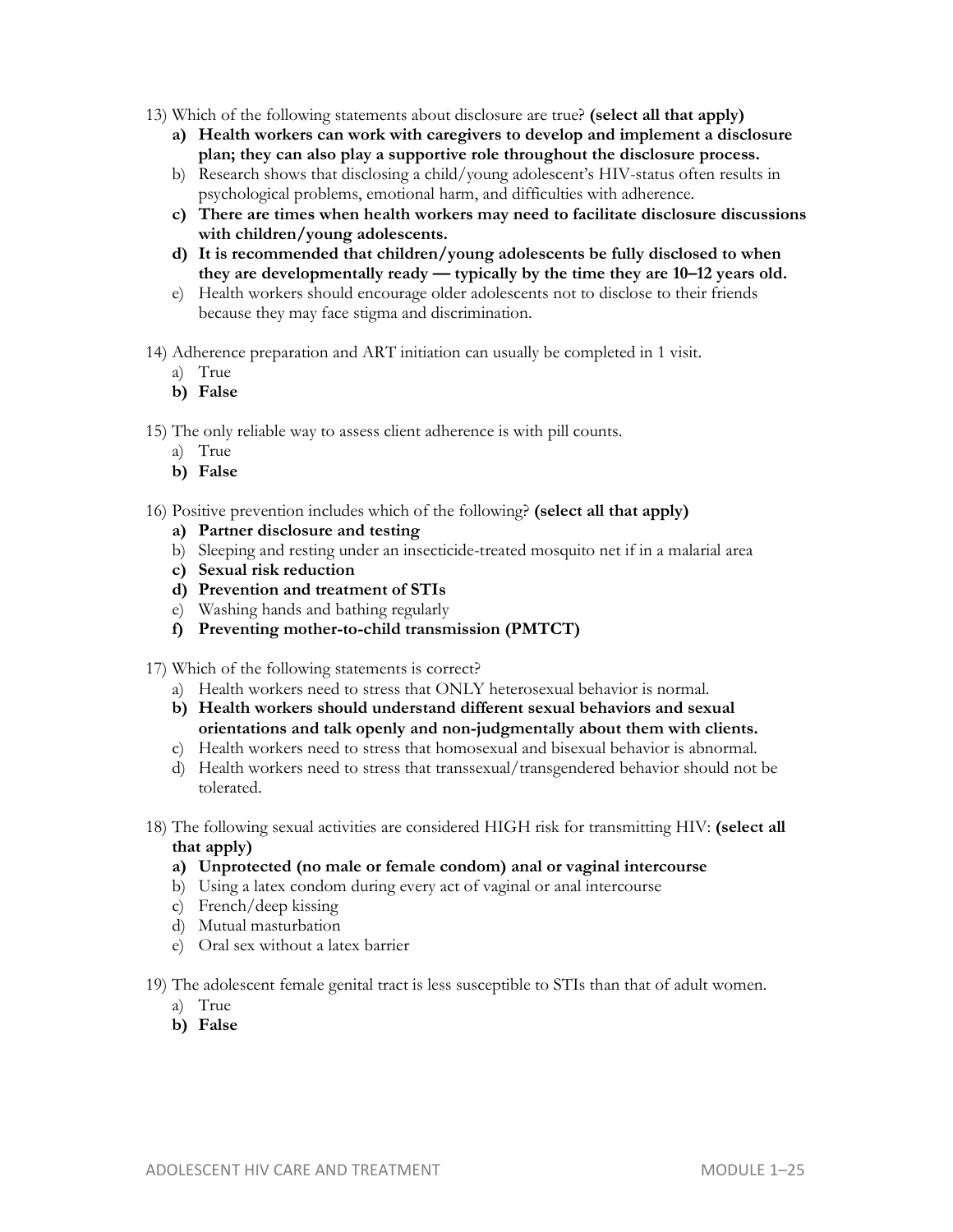- 20) What advice would you give an adolescent client living with HIV who wants to get pregnant? (**select all that apply**)
	- **a) It is safest to wait until adulthood to become pregnant.**
	- **b) There are many health, psychological, social, and economical risks of adolescent pregnancy.**
	- c) Stop having sex because it is dangerous for you and your partner.
	- **d) It is important to continue to talk with health workers to know the facts and risks about getting pregnant and to understand the facts about PMTCT services.**
	- e) Switch to or start taking efavirenz before trying to become pregnant.
	- **f) Make sure you (and your partner, if HIV-infected) are adhering to your ART regimen and have a CD4 count over 500 before trying to get pregnant.**
- 21) Which of the following are usually good contraceptive options for adolescents living with HIV? **(select all that apply)**
	- **a) Male and female condoms**
	- **b) Oral contraceptive pills**
	- c) Spermicides and diaphragms with spermicides
	- d) Male and female sterilization
	- **e) Injectable contraceptives**
	- **f) Hormonal implants**
- 22) Which of the following statements are true? **(select all that apply)**
	- a) Dual protection and dual method use mean the same thing.
	- **b) Condoms provide dual protection.**
	- c) Dual protection refers to the practice of taking ART **and** cotrimoxazole.
	- **d) Dual method use should be recommended for sexually active adolescents. This means they use condoms and another method of contraception (such as oral or injectable contraceptives).**
- 23) In reference to transitioning to adult care, which of the following statements is true? **(select all that apply)** 
	- a) All adolescent clients should be ready to transition to adult care by age 16.
	- **b) In helping prepare an adolescent to transition, the health worker should support him or her to develop self-care and self-advocacy skills.**
	- **c) In preparation for transition, adolescents should visit and tour the adult HIV clinic.**
	- d) Adolescent clients should be encouraged to rely more and more on their caregivers to ensure that they adhere to their ART regimen.
- 24) Which of the following statements about adolescent involvement are true? **(select all that apply)** 
	- **a) Adolescent peer education programs and community advisory boards are useful mechanisms to involve adolescents in services.**
	- b) Adolescent peer educators can take on the same responsibilities as adult peer educators.
	- **c) Adolescent peer educators can help create a safe clinic environment, improve adherence and positive living among clients, and improve service quality.**
	- d) Asking adolescents to help with clinic filing and cleaning are examples of meaningful involvement.
	- **e) It is important to have a clear training and supervision plan in adolescent peer educator programs.**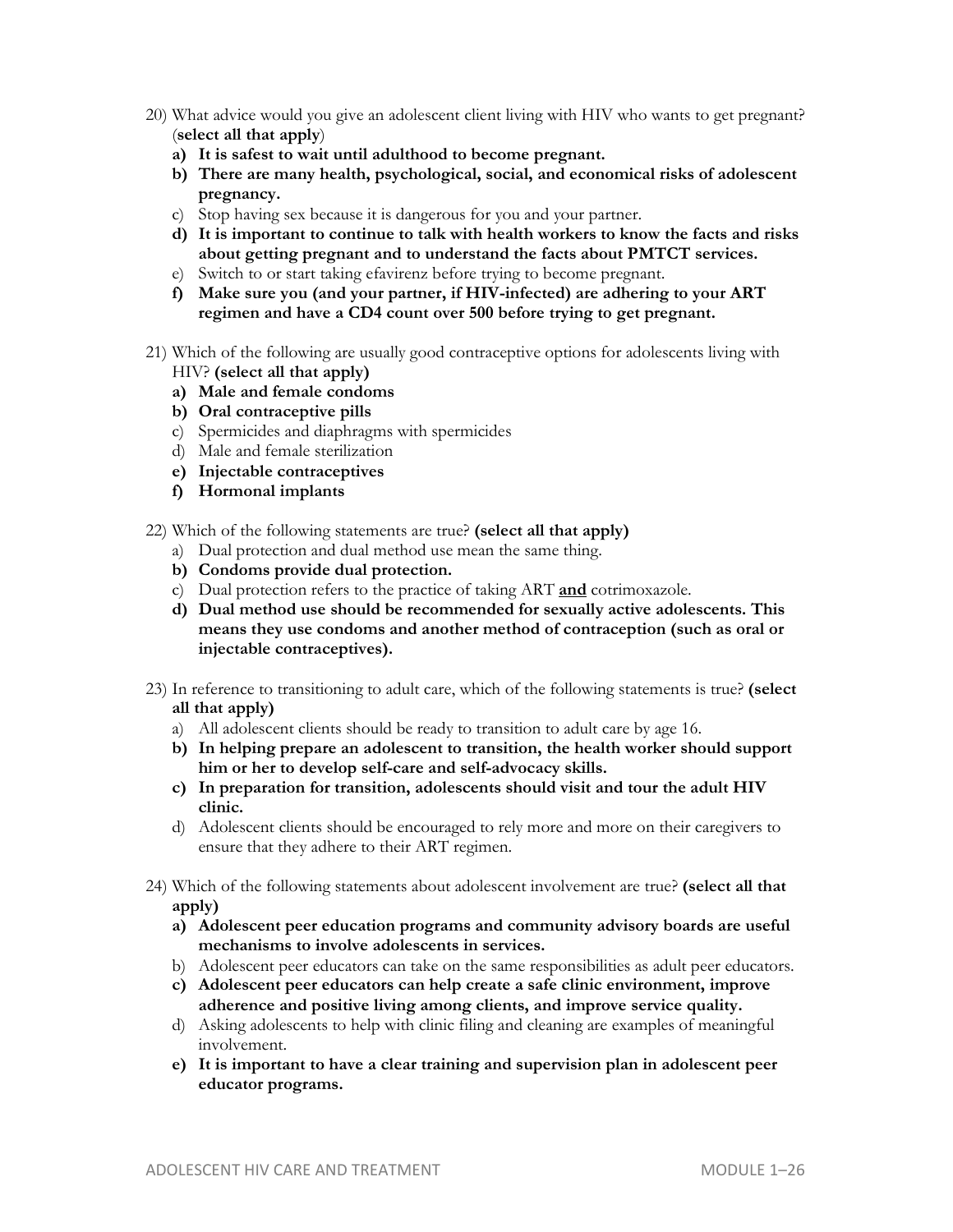- 25) Which of the following are examples of indicators? **(select all that apply)**
	- **a) Number of adolescents who initiated ART in the quarter**
	- **b) Percentage of adolescent clients lost to follow-up in the year**
	- c) To ensure that 95% of eligible adolescent clients initiate ART this year
	- d) All adolescent clients should be screened for TB at enrollment
	- **e) % of adolescent clients screened for TB at enrollment in the quarter**